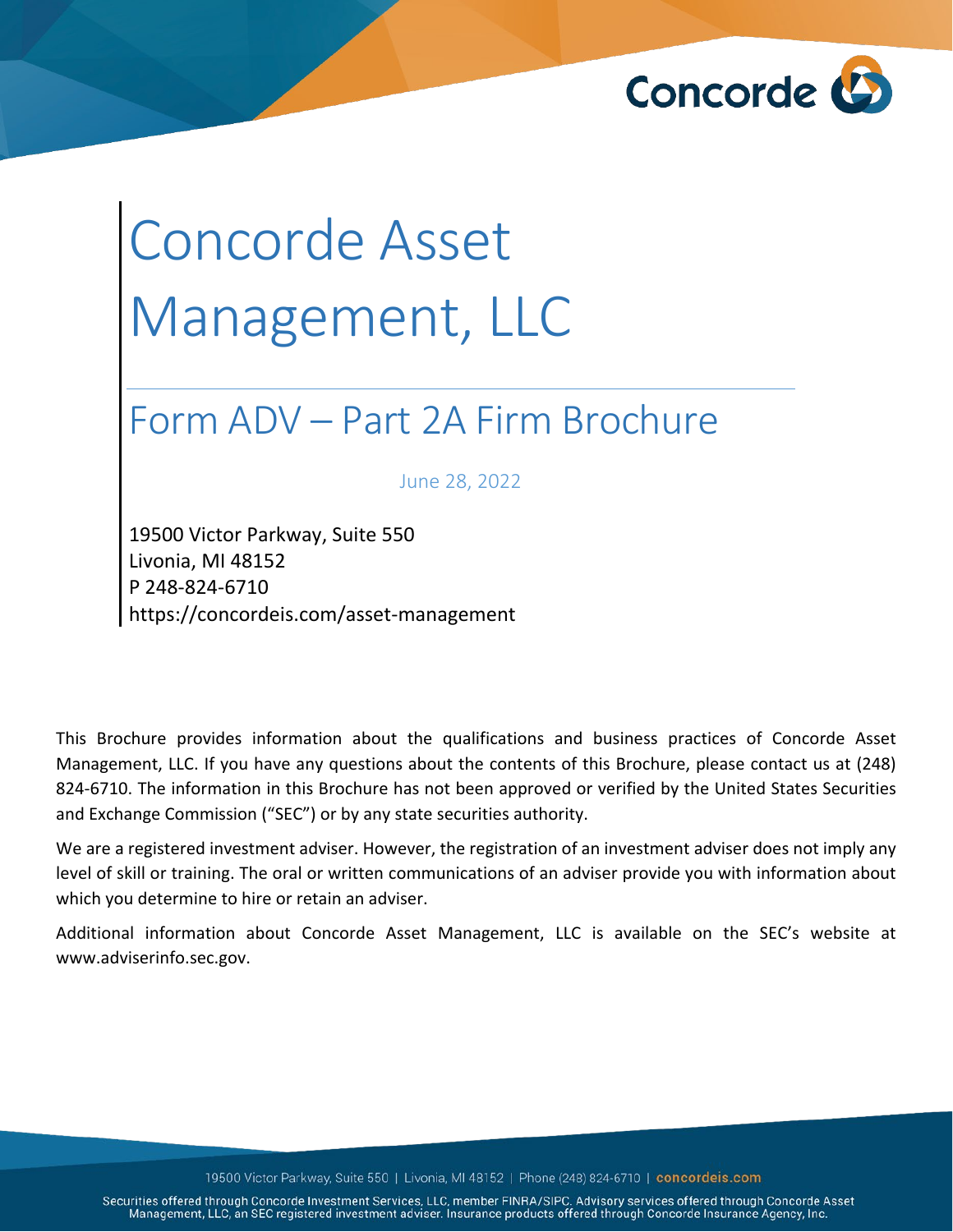## <span id="page-1-0"></span>Item 2 – Summary of Material Changes

**This Item requires us to summarize any material changes to our Form ADV Part 2A Brochure. Since our most recent annual update on March 22, 2021, those changes are as follows:**

- On March 12, 2021, Concorde Holdings, Inc. ("CH"), the holding company that owns our firm, completed a stock purchase with Concorde Investment Partners, LLC ("CIP") where CIP purchased 100 percent of the outstanding shares of CH.
- In 2021, two loans in the total amount of \$1,014,192 that the parent company of the firm received under the Paycheck Protection Program were forgiven.
- On December 1, 2020, Dawn Hoover was named as Chief Compliance Officer of Concorde Asset Management, LLC. On February 1, 2022, Kimberlee Levy was named as Chief Compliance Officer of Concorde Asset Management, LLC.
- Our brochure disclosure has been updated to include disciplinary events that would be material to your evaluation of our firm relating to a 2020 Acceptance, Waiver and Consent agreement with FINRA (Financial Industry Regulatory Authority) the self-regulatory organization governing broker dealers, our affiliated broker dealer, and our chief compliance officer. Without admitting or denying the findings, the CCO and broker dealer agreed to sanctions relating to failure to supervise two representatives from 2013 to 2016. Requirements of the disciplinary action were completed and no further action is needed.

#### **How to Obtain a Copy of Our Brochure**

You may request our full Brochure or any of our Wrap Fee Brochures free of charge by contacting our Chief Compliance Officer, Kimberlee Levy, at 248-824-6710 or by email at klevy@concordeis.com. You may also download a free copy via the Internet from the SEC's website at [www.adviserinfo.sec.gov.](http://www.adviserinfo.sec.gov/)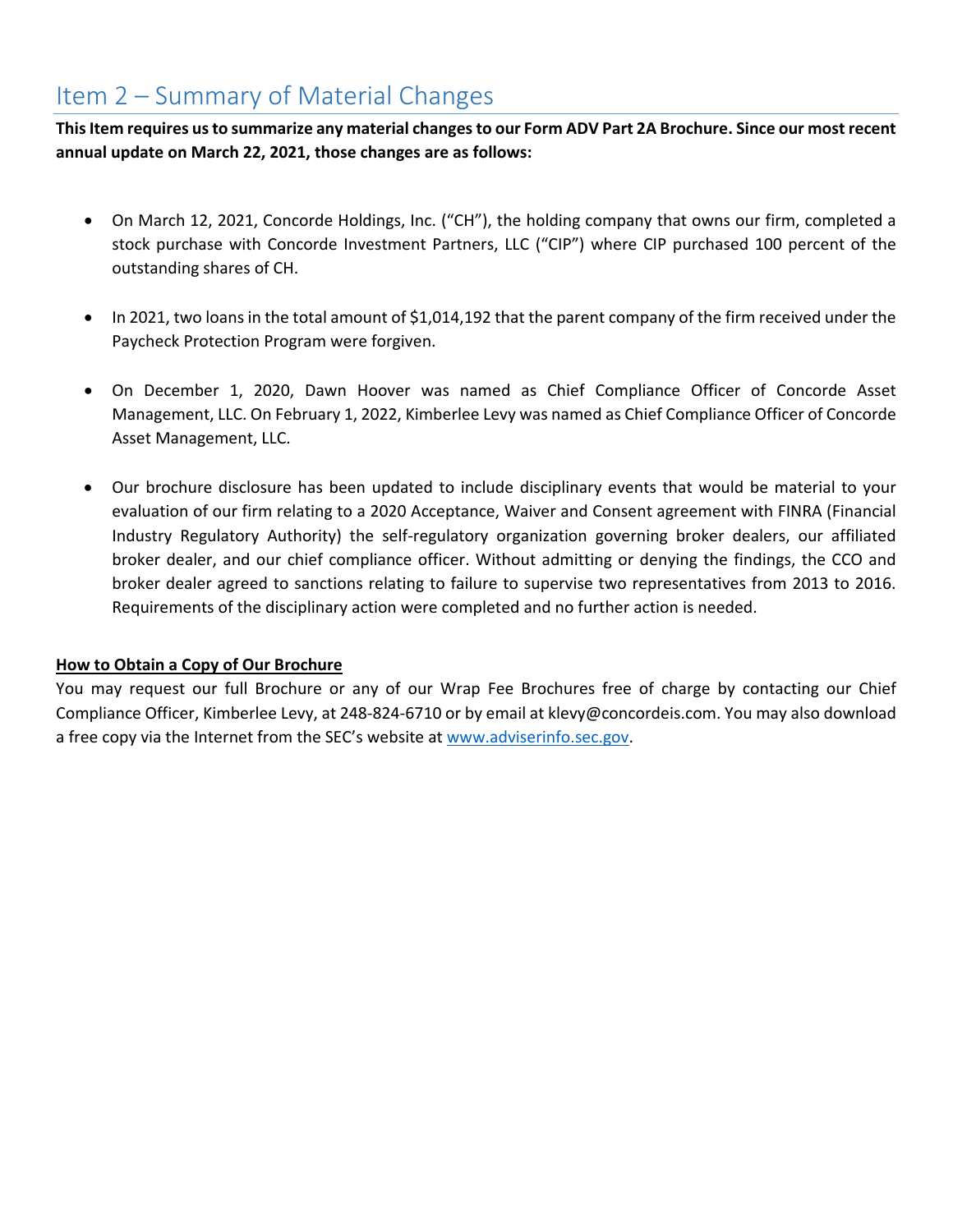## <span id="page-2-0"></span>Item 3 - Table of Contents

| Investment Management Services Fee - Concorde Advisor and Professional Management Programs  13 |  |
|------------------------------------------------------------------------------------------------|--|
|                                                                                                |  |
|                                                                                                |  |
|                                                                                                |  |
|                                                                                                |  |
|                                                                                                |  |
|                                                                                                |  |
|                                                                                                |  |
|                                                                                                |  |
|                                                                                                |  |
|                                                                                                |  |
|                                                                                                |  |
|                                                                                                |  |
|                                                                                                |  |
|                                                                                                |  |
|                                                                                                |  |
|                                                                                                |  |
|                                                                                                |  |
|                                                                                                |  |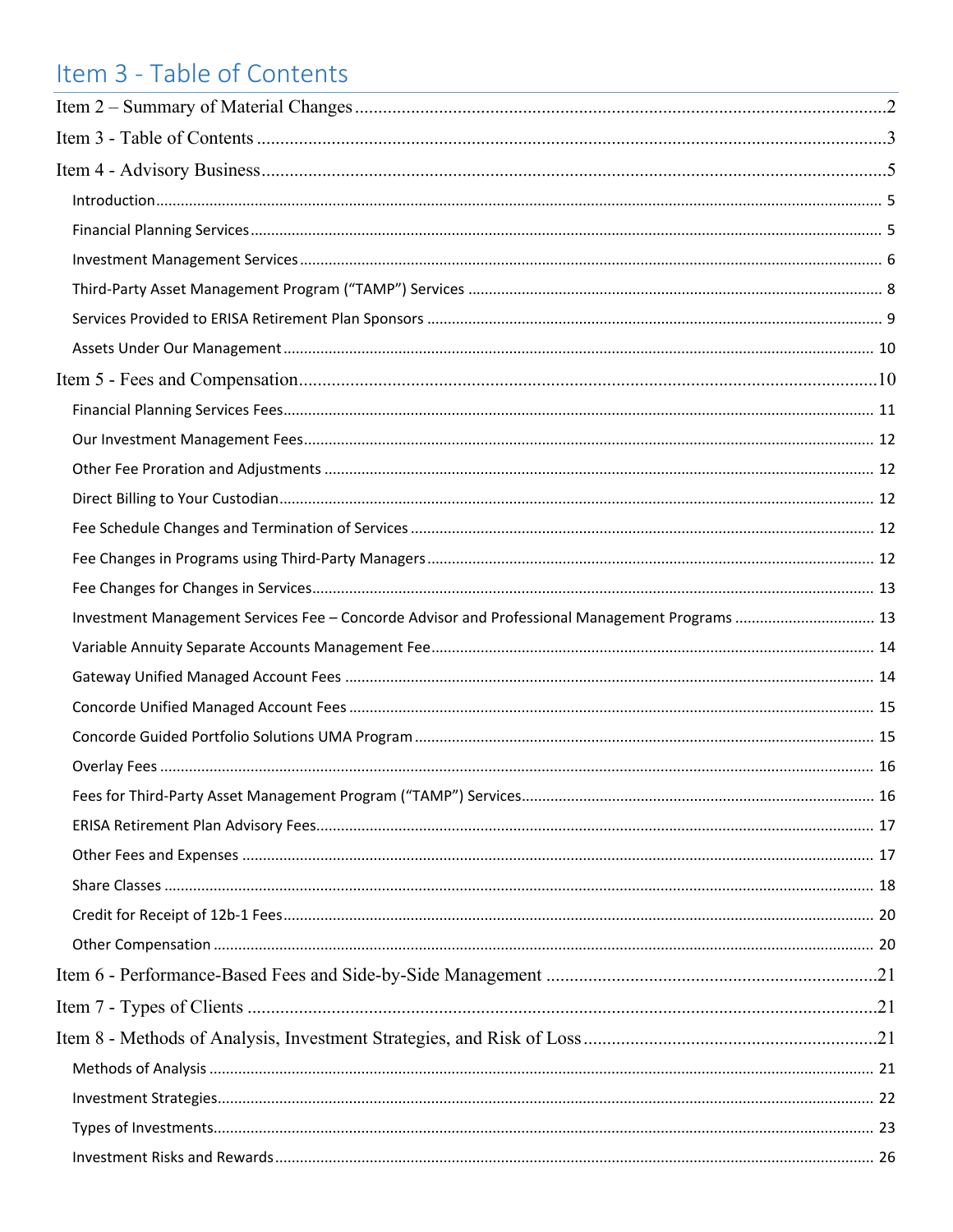| Item 11 - Code of Ethics, Participation or Interest in Client Transactions and Personal Trading30 |  |
|---------------------------------------------------------------------------------------------------|--|
|                                                                                                   |  |
|                                                                                                   |  |
|                                                                                                   |  |
|                                                                                                   |  |
|                                                                                                   |  |
|                                                                                                   |  |
|                                                                                                   |  |
|                                                                                                   |  |
|                                                                                                   |  |
|                                                                                                   |  |
|                                                                                                   |  |
|                                                                                                   |  |
|                                                                                                   |  |
|                                                                                                   |  |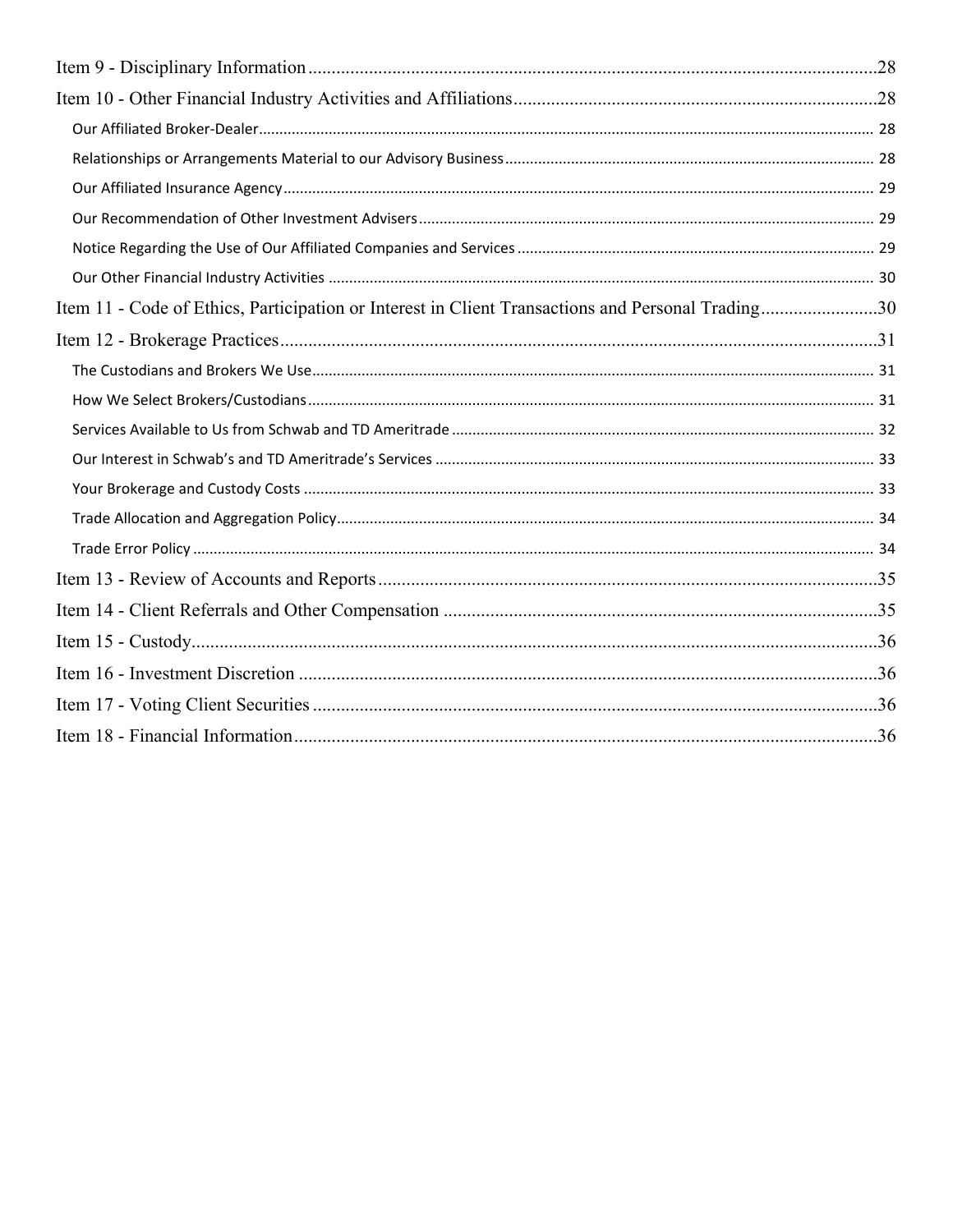### <span id="page-4-0"></span>Item 4 - Advisory Business

#### <span id="page-4-1"></span>Introduction

In this brochure, references to "*we*," "*us*," "*our*," or "*our firm*" refer to Concorde Asset Management, LLC. Individuals who serve as our directors, officers, employees, and investment advisor representatives are referred to as our "*representatives*." Our firm's clients and prospective clients are referred to as "*you*," "*your*," or "*our clients*."

Headquartered in Livonia, Michigan, we have been in business since September 2006. On March 12, 2021, Concorde Holdings, Inc. ("CH"), the holding company that owns our firm, completed a stock purchase agreement with Concorde Investment Partners, LLC ("CIP") where CIP purchased 100 percent of the outstanding shares of CH. This transaction does not affect the costs and services your receive from, or your relationship with, your investment advisor representative. Additionally, there have been no changes in the management of or the representatives affiliated with CH's subsidiaries, including Concorde Asset Management, LLC, as a result of this transaction.

We offer discretionary and nondiscretionary investment management services, financial planning services, and third-party investment managers. Prior to engaging us to provide services, we will require you to enter a written agreement with us,setting forth the terms and conditions under which we will provide our services. Our specific services, terms of our compensation, method of payment, and other important information are explained in more detail below.

#### <span id="page-4-2"></span>Financial Planning Services

We offered tailored financial planning and consulting services. These consist of a wide range of topics you choose based on the level of service that you desire. You may decide to engage us to perform comprehensive financial planning or a narrower approach to consult with you on a limited basis. Further, you may select from a wide menu of financial topics in our Investment Advisory Services Agreement, including, but not limited to, retirement planning, retirement income projection and analysis; periodic investment reviews; insurance planning, and estate planning (other than legal services). Our engagements for these services are tailored to your specific circumstances and requests and will be specified in our Investment Advisory Services Agreement that we will enter with you.

In providing financial planning services, our representatives will meet with you to learn your investment objectives, your investment timeline, your risk tolerance, and other information about your personal circumstances so that we can assist you in developing realistic goals and objectives. Depending on the level of expertise you need, we may involve more than one of our representatives to develop your plan. If needed, and with your permission, we may also request assistance from your legal and accounting professionals. However, when you engage outside professionals, you will be responsible for their fees to provide services.

If desired, your representative will prepare a written report on a specific project or a comprehensive plan within the scope you request. Our reports usually include the steps to take to implement the advice we provide, and we can aid in purchasing and selling securities or insurance products if needed. You are under no obligation, however, to implement your plan through us.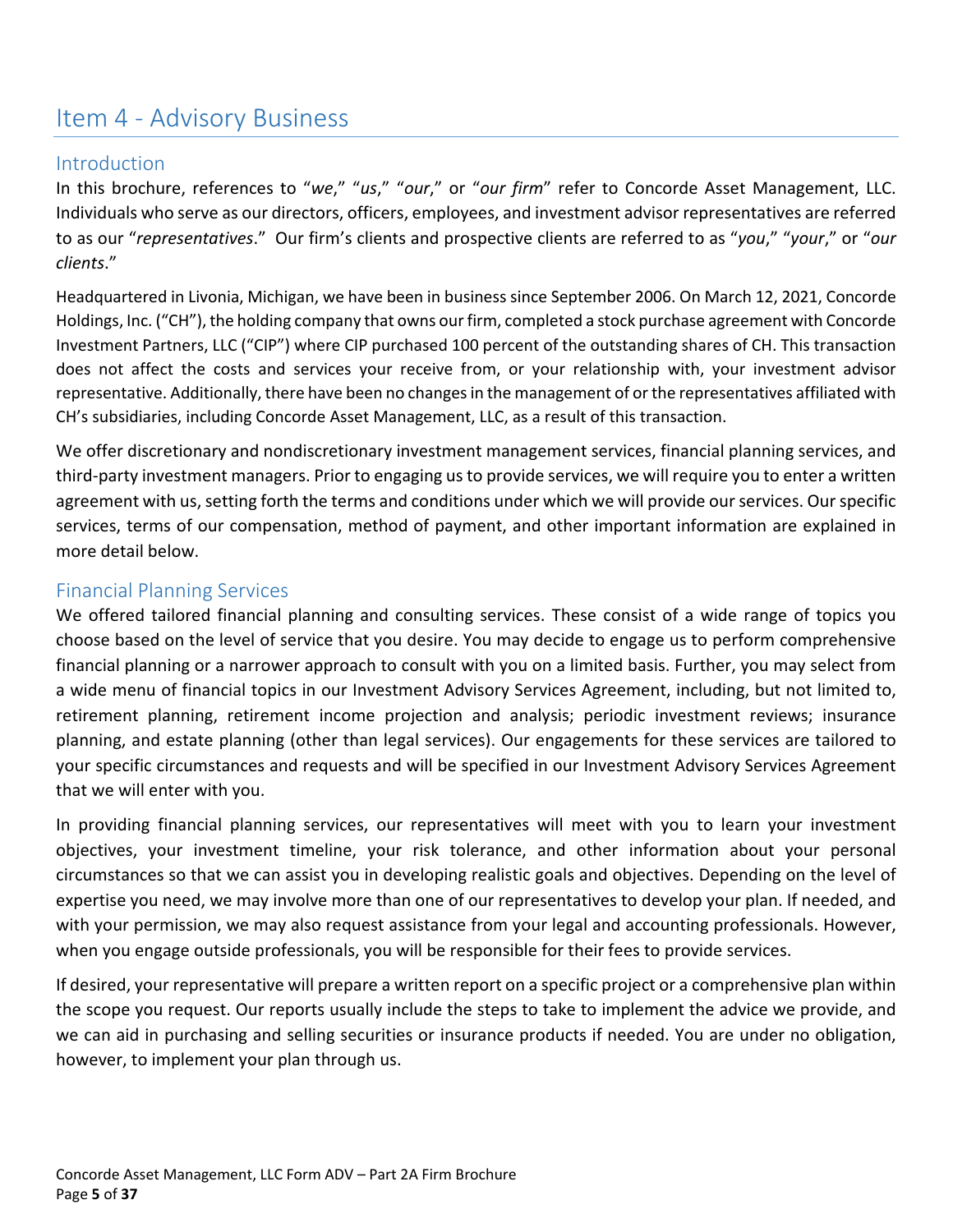During the interview process with our representative, you should take care to ensure that the information you provide is accurate and complete as it will play a key role in our ability to properly assess your investment objectives and tolerance for risk. We do not independently verify or update the information you provide.

You may, of course, engage us for specific projects that require annual or more frequent reviews if more complex long-term planning is needed. In those cases, we will review your plan with you within the scope and frequency agreed upon in advance in our Investment Advisory Services Agreement with you. If you have an ongoing agreement with us, promptly inform us of any material change in your personal information, financial circumstances (including cash flow needs), investment objectives, or risk tolerance. We will assume you have not had any material change in your circumstances unless you tell us.

While we will use our best efforts to recommend investments and plans that are designed to address your investment objectives and risk tolerance, we cannot assure you that our recommendations will achieve your objectives. Past performance of investments is not necessarily indicative of their future performance.

#### <span id="page-5-0"></span>Investment Management Services

With our Investment Management Services, we will actively manage your investment portfolio based upon your individual financial and personal needs. We gather information through meetings at a frequency and method determined with each client. This may include one or more in-person meetings and/or telephone calls. We may gather your investor profile information that typically includes your current financial position, future goals, attitudes toward risk, and your investment objectives. We ask you to fill out a client profile questionnaire or similar document that we will carefully review, along with all other documentation and information you supply (collectively referred to as your "investor profile"). Because we only rely upon the information you provide us and do not independently verify it, you should provide us with accurate information that we ask you to update whenever it changes. Based on the information you provide, we will develop a personalized portfolio designed to meet your investment goals and objectives through strategies and services such as asset allocation, portfolio monitoring, consolidated reporting, and, most importantly, individualized portfolio management. Individualized portfolio management and a tailored investment strategy will help us choose among various kinds of investments available in the market. Investments may include equity securities (stocks), warrants, corporate debt securities (bonds and notes), certificates of deposit, municipal securities, investment company securities (mutual funds, including money market funds), exchange-traded funds, closed-end funds, and United States government securities. If appropriate, we may allocate your investments in accordance with model portfolios we make available from many sources. A model portfolio is how we communicate to you what specific investments you should have in your portfolio at any given time.

#### Non-Discretionary Investment Management Services – Concorde Advisor

In the Concorde Advisor program, we will manage your assets on a non-discretionary basis, which means that we will first consult with you and obtain your specific approval for buy or sell transactions before we can implement any investment decision on your behalf and any limitations stated in the Investor Profile. Even though we will not place trades or rebalance your account without prior approval of each proposed transaction, a limited power of attorney may still be required by the broker-dealer or custodian for your account for us to place approved trades on your behalf. You should also understand that our having to obtain your prior approval for each transaction will often delay the implementation of our recommendations until we reach you, which could result in different market conditions and prices than may be available for accounts managed on a discretionary basis.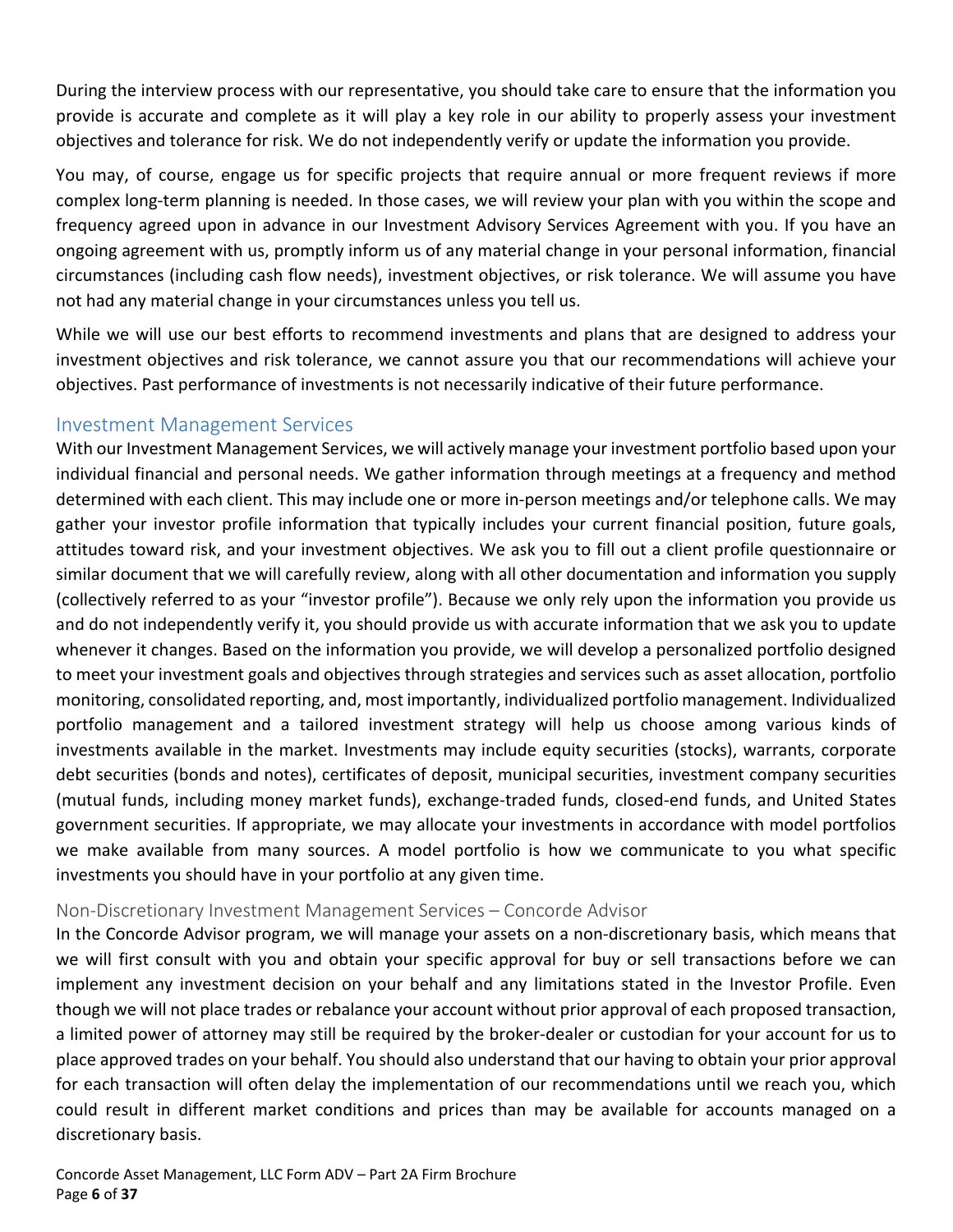#### Discretionary Investment Management Services – Professional Management

In our Professional Management program, your representative will provide portfolio management for your account on a discretionary basis, which means that we will buy or sell securities on your behalf without your prior permission for each specific transaction. However, the selection of securities or other investments will be in accordance with your investor profile, goals, and risk tolerance as described above in the section entitled, "Investment Management Services." We will also accept and note investment restrictions you may impose on your account if they are reasonable and as long as they do not hinder our ability to execute our investment strategies on your behalf. If you do impose such restrictions (for example, if you instruct us not to purchase certain securities involved in businesses to which you object), you should be aware that such restrictions may result in your account not being as diversified as our other client accounts, which could cause your account to underperform or perform differently than other client accounts that are managed without such restrictions. If you chose our professional management of your account on a discretionary basis, we will obtain your prior written authorization in our agreement with you.

#### Variable Annuity Separate Accounts – Professional Management

We also offer professional management of the separate accounts within variable annuity contracts using the financial information you provide to us. On a discretionary basis, we will periodically review and reallocate your investments as we deem appropriate based on your investor profile, goals, and risk tolerance as described above in the section entitled, "Investment Management Services."

#### Unified Management Account Programs – Gateway UMA Program

We offer Sawtooth Solutions, LLC ("Sawtooth") managed account program, which we private label under our Gateway UMA Program name. The Gateway Program allows us, with your agreement, to select third-party, non-affiliated investment managers, known as Model Managers, to design and manage model portfolios for your assets on a discretionary basis. Your representative will assist you in completing a profile questionnaire and review the information you provide. Based on the information you provide; we will recommend or select managers or a Model Manager and corresponding model portfolios aligned with your risk tolerance and investment objectives as outlined in your profile. As Overlay Manager, Sawtooth is responsible for overseeing all trading in your account and communicating trading instructions to the custodian for your account to help ensure that all allocations in your account are harmonized.

We work with Sawtooth in identifying and selecting the strategists and money managers that participate in the Sawtooth platform. Sawtooth provides background information to your representative who in turn provides advice to you regarding the investment discipline and/or approach used by the Sawtooth platform strategists and managers. Generally, Sawtooth is responsible for model portfolio construction and additional research services. Your representative will be available to answer questions that you may have regarding your account and act as the communications conduit between you and the Model Manager. We will generally retain the ability to hire and fire the Model Manager as well as the ability to reallocate funds from or to the model portfolio managed by the Model Manager and funds in other accounts over which you have granted us discretionary authority.

Sawtooth and all related model portfolio managers are investment advisers registered with the U.S. Securities and Exchange Commission and you will be provided with any applicable disclosure documents, as required, prior to engaging their services.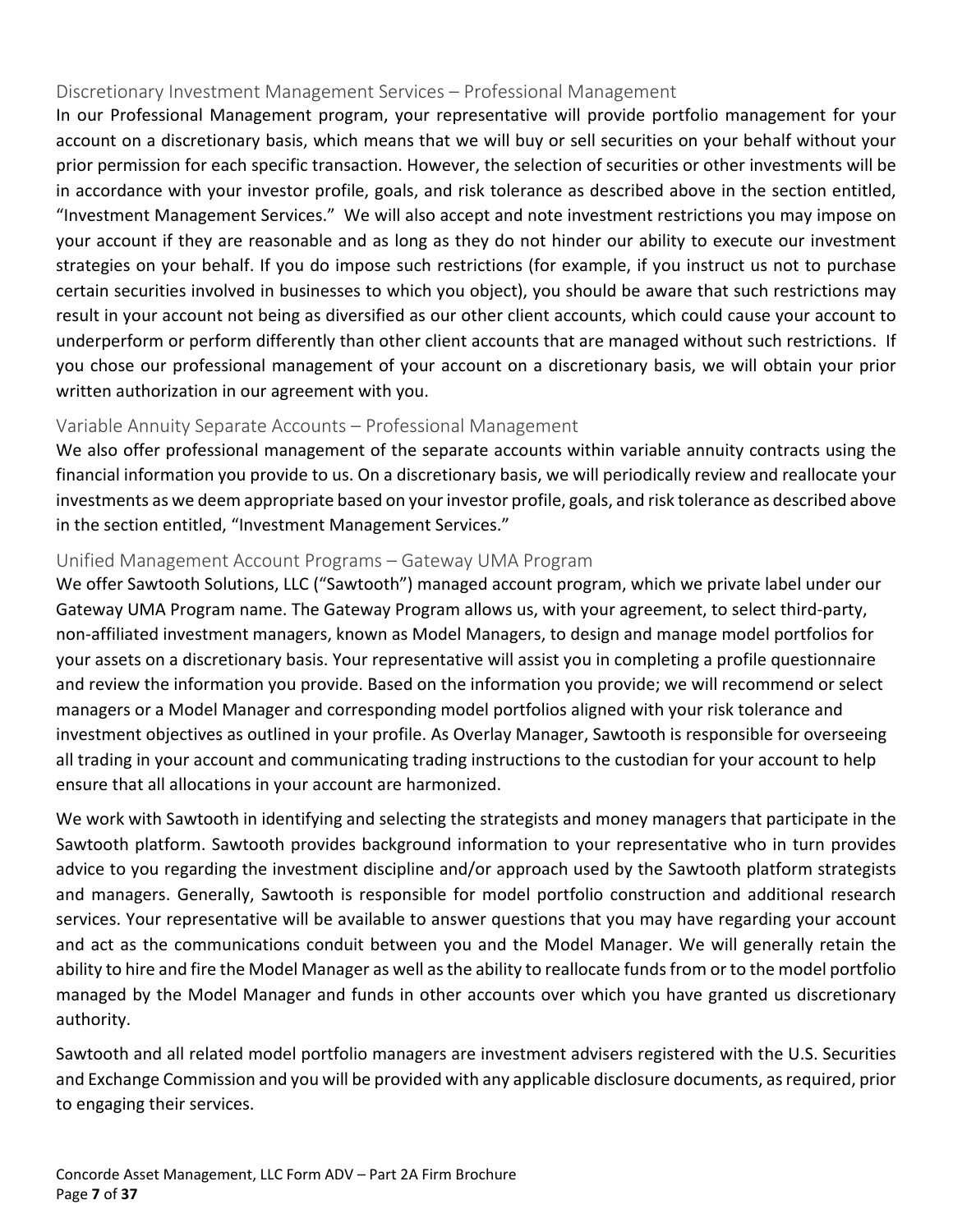Also, refer to Item 10 below for additional information on certain back-office operations support services that we receive from Sawtooth.

#### Unified Management Account Programs - Concorde UMA Program

We offer the Concorde UMA Program, which is our private-labeled program currently using the platform of Envestnet, Inc. ("Envestnet"). Like the Gateway Program described above, Envestnet offers investment models and advisory services through a select group of third-party investment advisers that act as Strategists and Managers for your account. Additionally, Envestnet provides related research to your representative regarding the investment discipline and/or approach used by the approved Strategists and Managers on Envestnet's platform to identify and select those who best fit your specific investment objectives and risk tolerance. In the Concorde UMA Program, we act as the Overlay Manager for your account on a discretionary basis and assume the responsibility for asset allocation, Strategist and Manager selection, and termination, portfolio management, as well as communicating trading instructions to your custodian.

Envestnet and all related model portfolio managers are investment advisers registered with the U.S. Securities and Exchange Commission and you will be provided with any applicable disclosure documents, as required, prior to engaging their services.

Please refer to Item 10 for additional information on certain back-office operations support services that CAM receives from Envestnet.

#### Our Wrap Fee Programs

We offer many of the same discretionary and non-discretionary portfolio management services through three separate wrap fee programs that we sponsor and where you are charged a single all-inclusive fee for such services. In our wrap fee programs, you are not charged separately for transaction costs imposed by the custodian of your account as we will absorb such costs on your behalf. Please refer to our sponsored wrap fee program brochures for further details on our portfolio management services and fees.

#### <span id="page-7-0"></span>Third-Party Asset Management Program ("TAMP") Services

We make available advisory services and programs of several third-party investment advisers. Under these TAMP programs, your representative may provide ongoing investment advice tailored to your individual needs. As part of these TAMP services, your representative will typically obtain the necessary financial data from you to assist in determining appropriate investment objectives and selecting the TAMP whose style and talent best fit your individual needs and circumstances, including assistance in opening an account with the TAMP. Depending on the type of TAMP selected, your representative may also assist you in selecting a model portfolio of securities designed by the TAMP or select a portfolio management firm to provide discretionary asset management services.

You should understand that it is the third-party investment adviser (and not us or your representative) that has the authority to purchase and sell securities on a discretionary or non-discretionary basis pursuant to the investment objective you choose. This authorization will be set out in the TAMP client agreement. We currently offer a variety of TAMPs, including but not limited to programs sponsored by Asset Mark, Buckingham Strategic Partners, and SEI. The programs offered by these firms may not be available to all clients because of account minimums, client objectives, and manager restrictions. Unless directed otherwise, your agreement with the TAMP gives us the authority to hire or fire these managers on your behalf. Once you and your representative select a TAMP, your representative will continue to monitor their performance. Additionally, we will meet with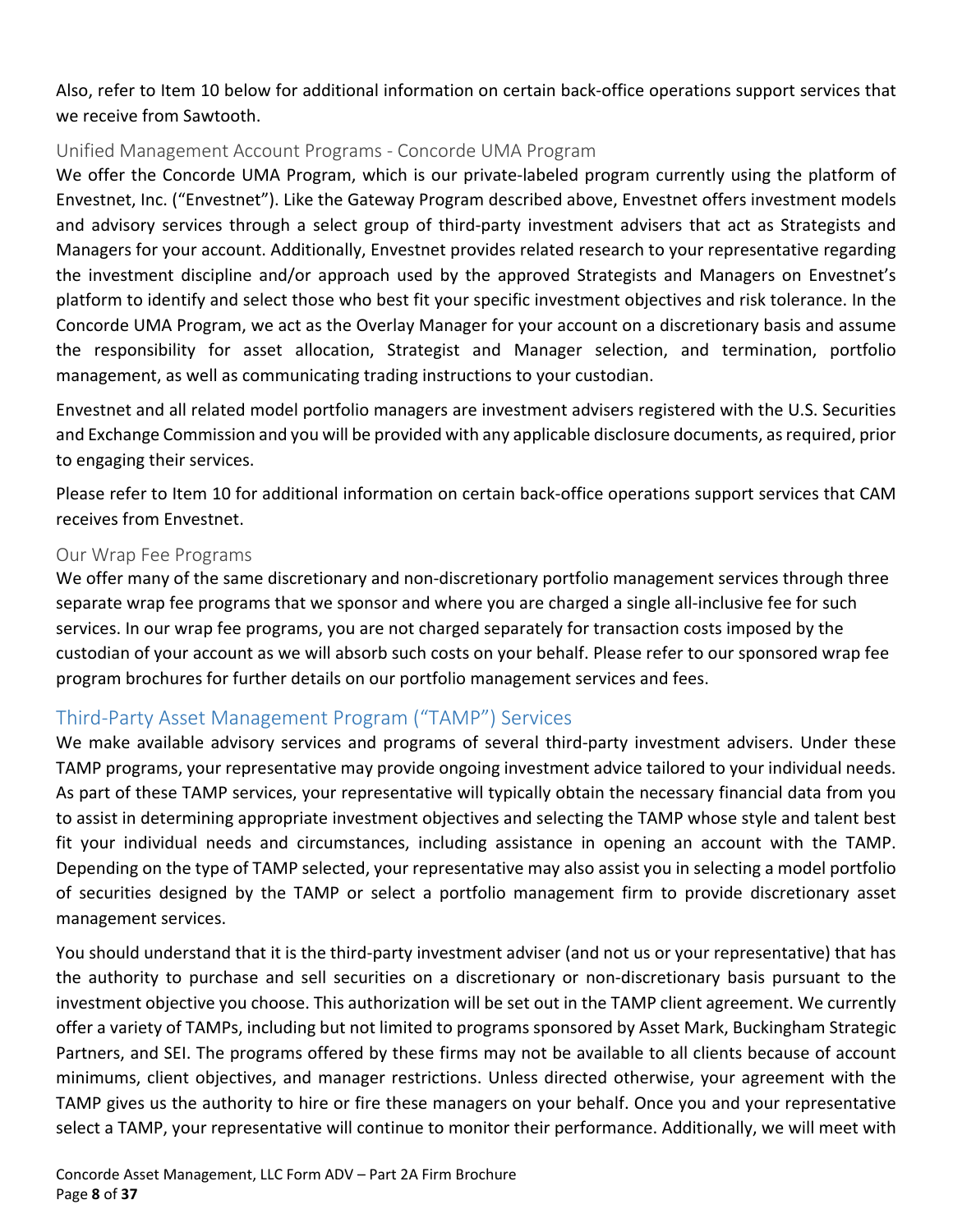you in person, via telephone, or via electronic means, at least annually, to determine whether any changes in your financial status warrant adjustments to your investment objectives with the third-party money manager. We will also be happy to meet with you more frequently if requested.

If you are interested in learning more about any of these TAMP services, a complete description of their programs, services, fees, payment structure, and termination features are found in their respective service disclosure brochures (or wrap fee disclosure brochures), investment advisory agreements, and account opening documents, all of which your representative will provide you prior to engaging their services.

You should also understand that TAMPs are not affiliated with us and we are not responsible for their services, actions, omissions, or performance. Our responsibility is limited to initially evaluating and recommending investment advisers and portfolios based upon the reasonably available information at the time and periodically reporting on the TAMP's investment performance for your account. If we receive any compensation from a TAMP for making a referral, you will receive a specific disclosure brochure describing the referral, the relationship, and the compensation arrangement.

From time to time, we review other TAMP managers and reserve the right to make additional programs available to our clients as, at our discretion, we deem appropriate and consistent with our investment strategies. For these and other services, we will receive a portion or all the fees paid by you as described in the "Fees and Compensation" section below.

#### <span id="page-8-0"></span>Services Provided to ERISA Retirement Plan Sponsors

We provide investment management services to qualified retirement plans that are subject to the Employee Retirement Income Security Act of 1974, as amended ("ERISA"). As part of our services to qualified plans, we will act as either an ERISA 3(21) fiduciary adviser or an ERISA 3(38) fiduciary manager. The key difference between these two types of fiduciaries is whether you engage us as a discretionary manager. As a 3(38) manager, you give us discretionary authority to manage your plan's assets. This means that you shift your fiduciary responsibility to us for the selection of your investments. If you hire us as a 3(21) adviser, we will make recommendations, but it is ultimately up to you, as the plan sponsor, to decide whether and how to act. As a 3(21) adviser, we will not have the discretion to invest and reinvest your assets without your prior consent. Thus, as a 3(21) adviser, we will share responsibility for the selection of investments.

For qualified plan clients, we generally start by assisting you with the creation and maintenance of an investment policy statement, which may place restrictions on the types of investments in which the plan may invest. We identify specific asset categories to be represented in your plan's investment menu. We then use our investment process to select and advise on mutual funds and other securities that comprise your plan's investment menu. We ensure that the investment options are permitted under your investment policy statement. We continually monitor the performance of all investment options. We review each fund manager by utilizing a comprehensive qualitative process. We prepare a quarterly, comprehensive fiduciary review that documents performance results of each fund over various time periods and benchmark results of each fund against an applicable peer group, target, and index benchmarks.

We provide a variety of risk-based asset allocation models that allow participants to invest according to their specific goals, objectives, time to retirement, as well as risk tolerance. We create our models by assigning a weighted allocation to the mutual funds in our investment menu depending upon the objective of the model. We rebalance investments in our models based upon market conditions.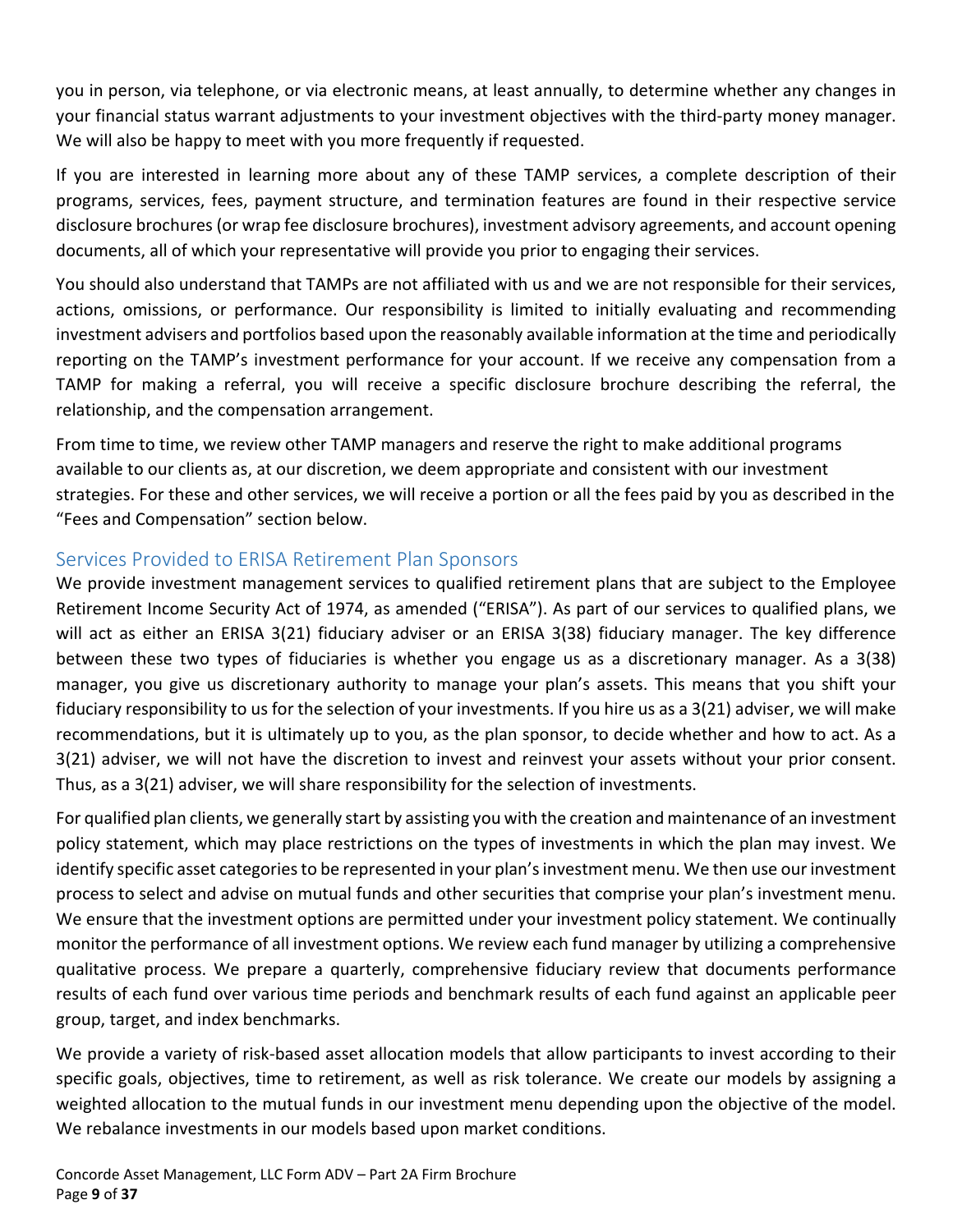Participants of plans are permitted to choose to invest in one or more of our models or individual funds. If we provide individual investment advice to participants as described below, we will only recommend investments that meet the investment objectives, time horizon to retirement, anticipated retirement income needs, and risk tolerance of the participant.

#### Participant Advice

We believe that our individualized participant advice services tend to increase participant retirement plan contributions and help to close the gap between what a participant needs for retirement and what he or she may have. Therefore, in addition to the investment supervisory services we provide to plan sponsors, the plan sponsor may engage us to provide one-on-one investment advice to the participants of the plan. Generally, we start this process by providing education to employees in group meetings. We then meet individually with the participant. The participant will provide information to us about their financial situation, risk tolerance, time horizon to retirement, anticipated retirement income needs, and investment objectives. We also provide information to the participant on how various levels of wage deferral or contributions to their retirement plan will impact their take-home pay. Taking all this information into consideration, we will recommend investment in an appropriate model or other plan menu investments.

We meet with newly eligible participants generally on a quarterly basis and we offer to meet with all participants on a semi-annual basis or more or less frequently as requested by the plan sponsor. Please note that we require separate investment advisory agreements with each plan participant who utilizes our advice, which we may provide on a discretionary or nondiscretionary basis.

#### <span id="page-9-0"></span>Assets Under Our Management

As of December 31, 2021, the total assets we manage are \$376,502,473, which comprises our regulatory assets under continuous discretionary management of \$366,303,355 of client assets on a discretionary basis and \$10,199,118 assets on a non-discretionary basis. Additionally, we have \$179,192,270 of assets under advisement.

## <span id="page-9-1"></span>Item 5 - Fees and Compensation

In this section, we explain how we are compensated for the various advisory services we provide. We also describe some expenses you may encounter related to those services. We believe that our charges and fees are competitive with firms offering similar services. However, lower fees for comparable services may be available from other sources. You can invest in mutual funds and other securities directly, without our services. In that case, you would not receive our assistance in determining which investments are most appropriate to your financial situation and objectives. We also would not be able to help you maintain a disciplined approach to portfolio rebalancing, anticipate tax consequences, and minimize emotional reactions to market events. Some investments may not be available to you directly without the use of an investment adviser.

We want you to be aware of how we and our representatives are paid as well as any fees and compensation that we may receive for the advisory services we provide. This information can be found documents, such as:

- This ADV brochure
- Our Customer Relationship Summary, also known as the Form CRS
- Your Investment Advisory Services Agreement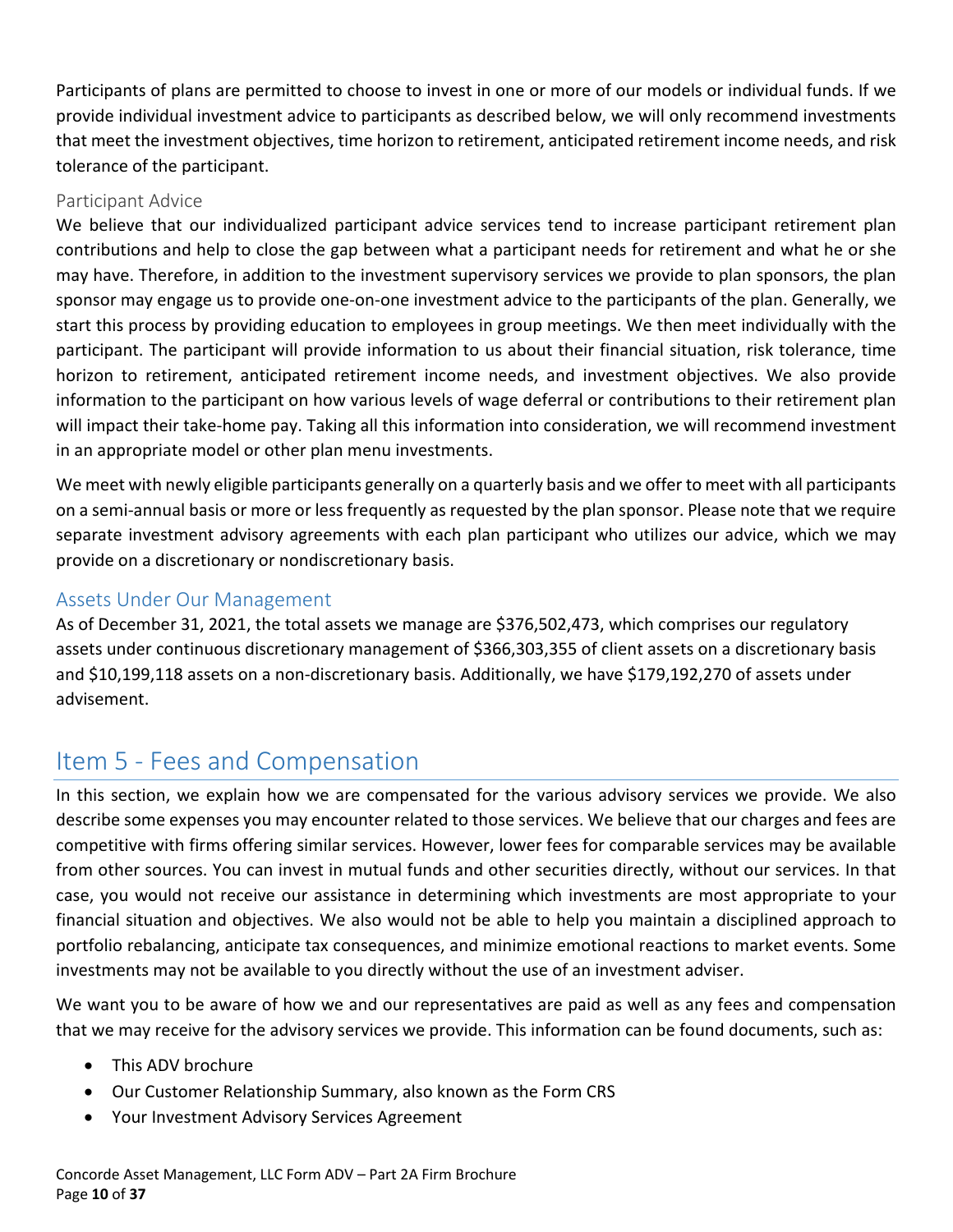- Custodial or brokerage account agreements
- TAMP, Wrap Fee Program Disclosure Brochure, or similar document
- Mutual fund prospectuses and Statements of Additional Information

Your representative can also receive commissions or other compensation as registered representatives of our affiliated broker-dealer and/or as insurance agents. This additional compensation is separate and distinct from our advisory compensation. We discuss this in more detail later in this section.

#### <span id="page-10-0"></span>Financial Planning Services Fees

Financial Planning fees are based on the nature of the services provided and the complexity of your needs. These fees are negotiable and may be waived in lieu of quarterly portfolio management fees. Fees are agreed upon and documented in the Financial Planning Agreement and/or Investment Advisory Services Agreement we have with you. At the beginning of the service, your representative will estimate the total cost of the Plan (either hourly or fixed fee, as described below). Typically, Planning Fees are calculated and charged in the following ways within the ranges described below:

- A per-hour (or portion of an hour) basis generally ranging from \$100 to \$300 per hour, depending on the qualifications of personnel performing services, or
- On a fixed fee basis (\$300 minimum fee) with the total cost estimated at the beginning of the relationship. Our experience indicates that fixed fee engagements can range from \$300 to \$25,000, depending on your personal situation and complexity.
- Hourly fees for administrative and support staff range from \$50 to \$80, depending on the number and qualification of staff and the content and number of written reports.
- An account set-up fee may also be charged.

For larger projects, we may request up to half the fee upon your signing of the agreement with us for services. Financial planning fees for periods lasting longer than six months may be billed quarterly or semi-annually, in advance, or arrears. For fixed fees, we invoice you on according to the terms indicated in our agreement with you. We do not charge financial planning fees of \$1,200 or more six (6) or more months in advance. Projects paid for in full are to be completed within six months or less unless periodic payment arrangements have been made. Generally, we request the balance due upon delivery of the Plan to you. Fees are payable directly to us or directly from your account if authorized by you in writing.

You retain the right at any time to terminate services for financial planning for any reason by giving us written notice. We also retain the right at any time to terminate our agreement with you for any reason by giving you seven business days' advance written notice. Any unearned pre-paid fee will be returned to you upon termination and any fee earned but not paid will be due to us from you upon termination.

From time to time, special situations may arise that may require us to increase our fees for financial planning services. For example, this may occur when there is an expansion of a project, an increase in the number of reviews, more specialized needs of the client, more complex planning, or more detailed reporting. However, we will provide you notice in writing at least 10 business days in advance.

Financial Planning fees do not include product transaction commissions, or the fees for third-party professional services such as investment managers, attorneys, or accountants.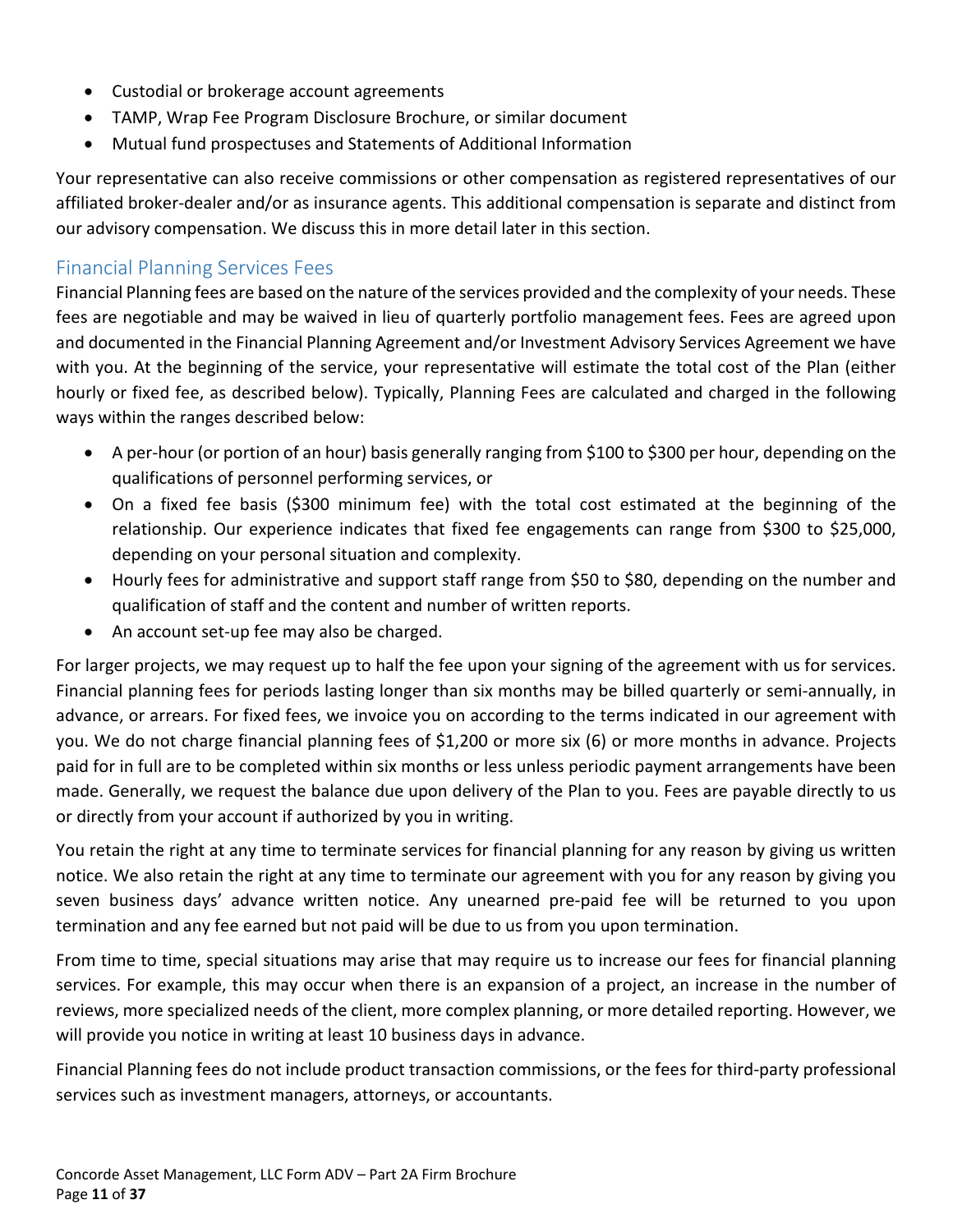#### <span id="page-11-0"></span>Our Investment Management Fees

Our advisory fees for discretionary and non-discretionary investment management services are negotiable. We will consider the nature and complexity of the services we are providing you, our relationship with you, the value of assets being managed, the value of other assets held in other accounts we manage or advise for you, the potential for additional business or clients, the amount of work anticipated, and the attention needed to manage your assets. The actual billing rate will be specified in the Investment Advisory Services Agreement we sign with you. For fee calculation purposes, we rely upon the market value of investments in your account as determined by your custodian's valuation, including any balances held in money market funds. Our advisory fees cover our investment advisory services but do not cover other charges as described below.

Our advisory fees will be paid quarterly, in advance, or in arrears, as outlined in our agreement with you. The quarterly structure may be based on a calendar quarter or the month the account was opened. For accounts opened or closed during a quarter, we will prorate the fee for the number of days our services were provided.

#### <span id="page-11-1"></span>Other Fee Proration and Adjustments

We reserve the right to prorate our fees for large deposits to your account made during a billing cycle. No adjustments or refunds will be made for pre-paid fees based upon partial withdrawals from your account.

#### <span id="page-11-2"></span>Direct Billing to Your Custodian

Unless otherwise agreed, you will authorize us to deduct our periodic advisory fees from your designated account. Your authorization is limited to our withdrawing our advisory fees when due. We will provide your custodian with your written fee deduction authorization. Your account custodian will, on a quarterly basis, provide you with an account statement indicating the advisory fees paid to us from your account. You may terminate your authorization at any time, in writing, but you will remain responsible for promptly paying us any advisory fees that remain due and unpaid.

If our direct fee deduction has been authorized, then our fees will be deducted from the cash balance in your account. If insufficient cash is available, then we will typically liquidate enough securities in your account to cover the balance due in the following order: money market shares, mutual fund shares, and then other types of securities. For taxable accounts, a liquidation of securities may result in taxable income to you.

#### <span id="page-11-3"></span>Fee Schedule Changes and Termination of Services

If we amend our fees or schedules, we will send you notice in writing at least 30 days prior to the effective date. You may terminate our services if you do not accept the new fees and schedules, otherwise, they will be effective as of the next billing cycle.

You or we may terminate our services for any reason by providing seven business days' advance written notice from either party to the other. If you terminate an agreement with us, pre-paid and un-earned advisory fees will be promptly refunded, generally within 30 days. Fees paid in arrears will be charged through the date of termination. Regardless of when you terminate our services, you will remain responsible for all brokerage and custodial fees incurred for the benefit of your account.

#### <span id="page-11-4"></span>Fee Changes in Programs using Third-Party Managers

For certain accounts sub-advised by Third Party Managers, the fee will be subject to change within a maximum stated range, which will be described in the Investment Advisory Services Agreement that you will sign and will not exceed 2% per year. The reason for the maximum fee range is because third-party manager fees vary from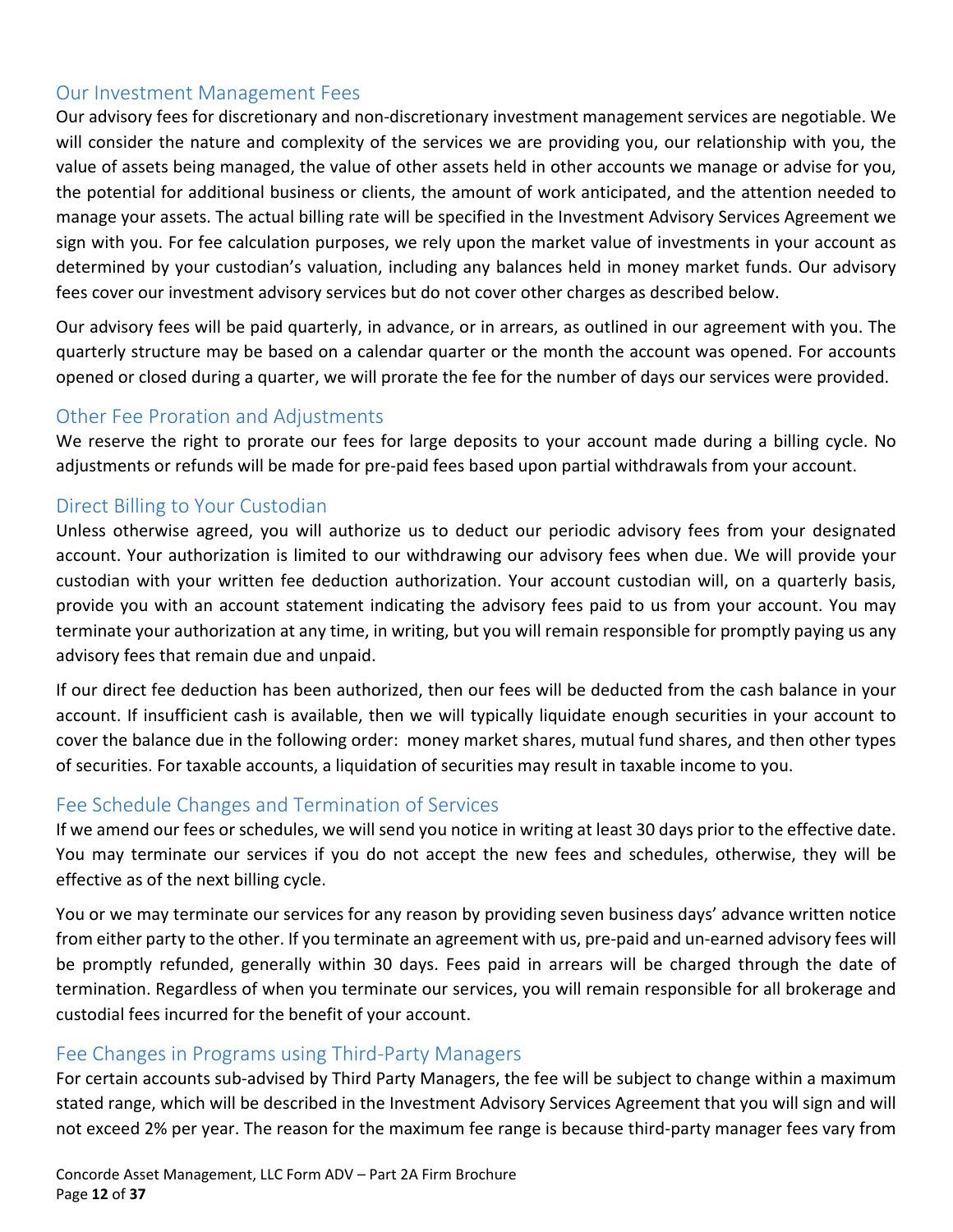manager to manager, which has an impact on your costs when a decision is made to change managers for your account. In the event such a change in one or more of the model managers increases your advisory fee above the agreed-upon maximum amount, we will seek your approval for that fee change in advance and will only proceed upon your approval. All fees will be reflected in your custodial statements.

#### <span id="page-12-0"></span>Fee Changes for Changes in Services

Your representative may change your fees in the event of a change in the level of services provided to you. A conflict of interest exists where the representative can recommend programs for which they receive or will increase their compensation. However, we seek to mitigate that conflict of interest by requiring a new advisory agreement to be signed by you and then reviewed and approved by our supervisory personnel prior to the fee change.

#### <span id="page-12-1"></span>Investment Management Services Fee – Concorde Advisor and Professional Management Programs

Generally, our fees for our non-discretionary Concorde Advisor Program and our discretionary Professional Management Program are based on a percentage of assets under management. Advisory fees do not include platform fees and custodial expenses such as commissions, ticket charges, or asset-based custody charges. Fees are negotiable and fall generally within, but cannot exceed, the tiered ranges as follows:

| <b>Assets Under Management</b>   | <b>Annualized Fee Range</b> |  |
|----------------------------------|-----------------------------|--|
| On the First \$500,000           | $0.5\% - 2.00\%$            |  |
| On the Next \$500,000            | $0.5\% - 1.50\%$            |  |
| On the Balance Above \$1,000,000 | $0.25 - 1.25%$              |  |

Your specific advisory fees will be set forth in your Investment Advisory Services Agreement. In negotiating fees with you, your representative takes several factors into consideration such as the services you request and the strategy selected. For example, an account having a portion of assets in a fixed income strategy, a portion in a growth strategy, and a portion in an aggressive strategy will have three different rates applied to each strategy resulting in a blended rate for billing purposes. Total fees to your representative typically range from 1% to 2% and can only be changed with your approval in advance. Our investment advisor representative's ability to receive compensation for recommending this program creates a conflict of interest. We seek to mitigate this conflict by requiring that all recommendations to this program be reviewed and approved prior to acceptance by the adviser.

#### Platform Fees

Platform fee charges below are in addition to the fee schedule above. If requested, they cover performance reporting, billing, and other account maintenance services such as rebalancing.

| Market Value of Assets in Account Annualized Platform Fees |       |
|------------------------------------------------------------|-------|
| On the first \$1,000,000                                   | 0.15% |
| On the next \$1,000,000                                    | 0.13% |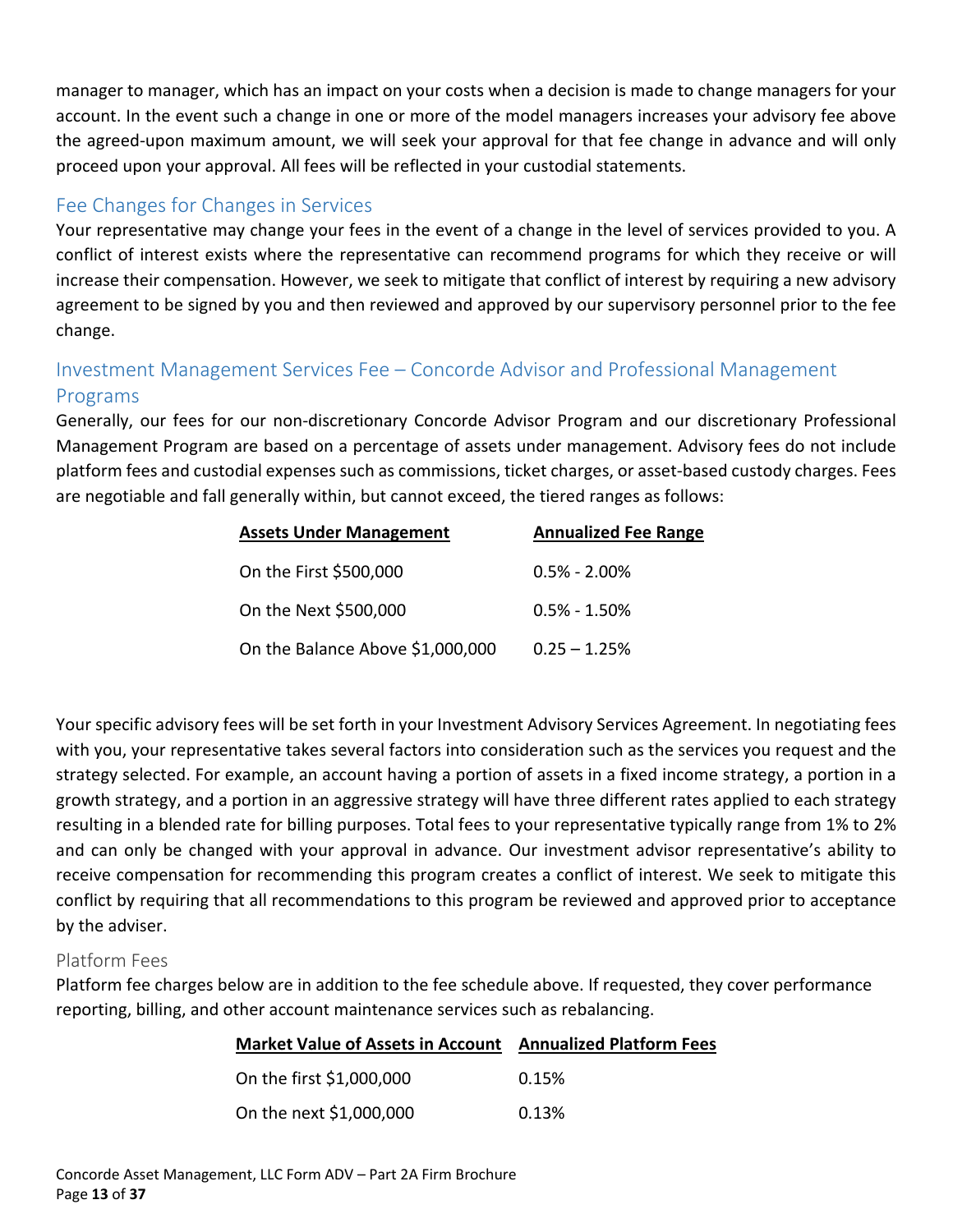| On the next \$3,000,000 | 0.12% |
|-------------------------|-------|
| On the next \$5,000,000 | 0.10% |
| Over \$10,000,000       | 0.10% |

If a platform fee is utilized, it will be included in your specific advisory fees set forth in your Investment Advisory Services Agreement. The platform fee is paid by your representative to compensate the Adviser for performance reporting, billing, and other account maintenance services such. We have a conflict of interest where a program or product incurring a platform fee is recommended. Further, our investment advisor representative's contribution to the platform fee creates a conflict of interest by incentivizing them to charge a higher fee to compensate for the platform fee. We seek to mitigate this conflict by requiring that all recommendations to these programs be reviewed and approved prior to acceptance by the adviser.

#### <span id="page-13-0"></span>Variable Annuity Separate Accounts Management Fee

In providing separate account portfolio management services, we charge a flat fee that generally falls within the following range: \$250 to \$5,000. Your specific fee will be payable quarterly and set forth in the agreement you sign with us. A conflict of interest exists when your representative can offer these securities through our affiliated broker-dealer. More information relating to our mitigation of these conflicts can be found below in our discussion of Other Fees and Expenses and Item 10 relating to Other Financial Industry Activities and Affiliations.

#### <span id="page-13-1"></span>Gateway Unified Managed Account Fees

Fees for our services through the Gateway program are negotiable by each of our representatives based upon your needs and the complexity of your situation, including the composition of your account (e.g., equities vs. mutual funds), the potential for additional account deposits, and the other factors previously described in the section entitled, "Our Investment Management Fees."

Based on the negotiable factors noted above, your representative can set the fee for services provided through the Gateway program up to a maximum of 2.0% annually. The Gateway Program fee structure has two separate components: the representative's fee and the subadvisor model manager(s) fee and does not include custodian fees, which are described in further detail below in the section "Other Fees and Expenses". This means that a portion is paid to your representative who oversees your account (the range is 0.25% to 1.00% annually) and a portion is paid to the subadvisor or model manager(s) selected (the range is 0.15% to 1.0% annually). The model manager fees will vary depending on the type of strategy you employ. If you are utilizing more than one model manager in your account, your subadvisor fees will be assessed on the value of assets in each strategy. The annual fee will be specified in your Gateway program client agreement with us. Our investment advisor representative's ability to receive compensation for recommending this program creates a conflict of interest. We seek to mitigate this conflict by requiring that all recommendations to this program be reviewed and approved prior to acceptance by the adviser.

Custodial fees vary by custodian and may be charged as an asset-based fee (ranging from 0.1% to 0.12% annually) or on a commission per trade basis. The custodial fee is paid separately by you and is outlined in your separate brokerage account agreement with the custodian. Additionally, there is a \$75 minimum annual platform fee per account. The minimum account size is \$35,000 and we will adjust our management fees on a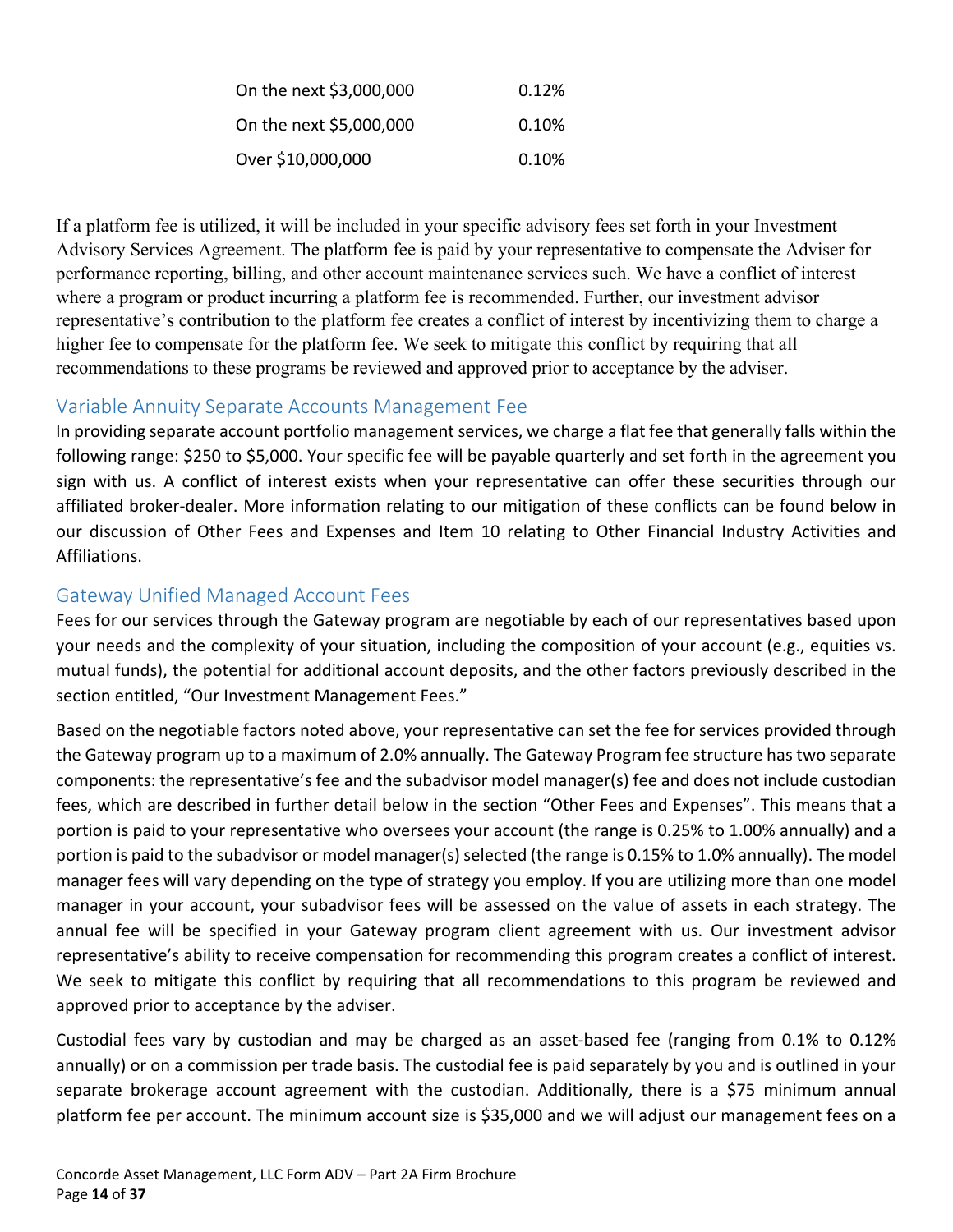pro-rata basis for deposits over \$20,000 that occur anytime in your account other than on the last business day of each calendar quarter.

#### <span id="page-14-0"></span>Concorde Unified Managed Account Fees

Fees for services through the Concorde UMA program are negotiable by each of our representatives based upon your needs and the complexity of your situation, including the composition of your account (e.g., equities vs. mutual funds), the potential for additional account deposits, and the other factors previously described in the section entitled, "Our Investment Management Fees."

Based on the negotiable factors indicated above, your representative can set the fee for services provided through the Concorde UMA Program up to a maximum of 2.25% annually, including platform fees. The Concorde UMA Program fee structure has three separate components: the representative's fee, the subadvisor or model manager(s) fee, and the Overlay Platform Fee. This means that a portion is paid to your representative who oversees your account (the range is 0.25% to 2.00% annually), a portion is paid to the subadvisor or model manager(s) selected (the range is 0% to 1.0% annually), and a portion is paid to us for the Overlay Platform fee (the range is 0.15% to 0.25%). The model manager fees will vary depending on the type of strategy you employ. If you are utilizing more than one model manager in your account, your subadvisor fees will be assessed on the value of assets in each strategy and therefore your total fee will fluctuate. The total annual maximum fee will be specified in your Concorde UMA Program client agreement with us and can only be changed with your approval in advance. Our investment advisor representative's ability to receive compensation for recommending this program creates a conflict of interest. We seek to mitigate this conflict by requiring that all recommendations to this program be reviewed and approved prior to acceptance by the adviser.

Custodian fees are separate and in addition to your program fee and are described in further detail below in the section "Other Fees and Expenses". Custodial fees vary by custodian, are outlined in your separate brokerage account agreement with the custodian, and may be charged as an asset-based fee (ranging from 0.1% to 0.12% annually) or on a commission per trade basis. The minimum account size is generally \$10,000 and we will adjust our management fees on a pro-rata basis for deposits over \$20,000 that occur anytime in your account other than on the last business day of each calendar quarter.

#### <span id="page-14-1"></span>Concorde Guided Portfolio Solutions UMA Program

Fees for services through the Guided Portfolio Solutions Program are negotiable by each of our representatives based upon your needs and the complexity of your situation, including the composition of your account (e.g., equities vs. mutual funds), the potential for additional account deposits, and the other factors previously described in the section entitled, "Our Investment Management Fees."

Based on the above negotiability factors, your representative can set the fee for services provided through the Guided Portfolio Solutions Program up to a maximum of 2.25% annually. The Guided Portfolio Solutions Program fee structure has three components: the representative's fee, the subadvisor or model manager fee, and the Overlay Platform Fee. This means that a portion is paid to your representative who oversees your account (the range is 0.25% to 2.00% annually), a portion is paid to the subadvisor or model manager selected (the range is 0% to 1.0% annually), and a portion is paid to us for the Overlay Platform fee (the range is 0.15% to 0.25%). The model manager fee will vary depending on the type of strategy you employ. The Guided Portfolio Solutions Program consists of a single sub-advisor strategy specially designated by us. Only one strategy per account is eligible in our Guided Portfolio Solutions Program. The annual fee will be specified in your Guided Portfolio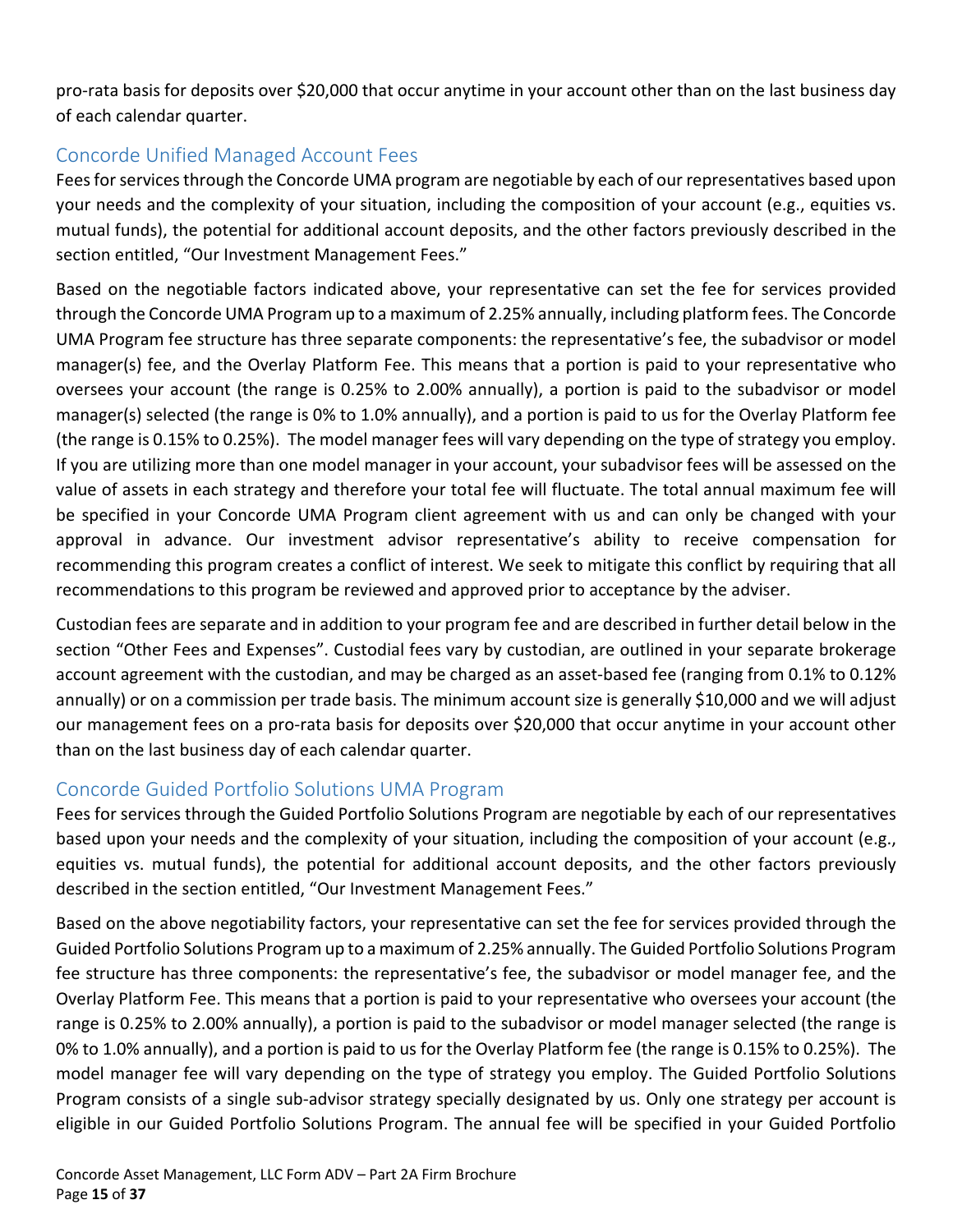Solutions Program client agreement with us. Our investment advisor representative's ability to receive compensation for recommending this program creates a conflict of interest. We seek to mitigate this conflict by requiring that all recommendations to this program be reviewed and approved prior to acceptance by the adviser.

Custodian fees are separate and in addition to the program fee and are described in further detail below in the section "Other Fees and Expenses". Custodial fees vary by custodian, are outlined in your separate brokerage account agreement with the custodian, and may be charged as an asset-based fee (ranging from 0.1% to 0.12% annually) or on a commission per trade basis. The minimum account size is generally \$10,000 and we will adjust our management fees on a pro-rata basis for deposits over \$20,000 that occur anytime in your account other than on the last business day of each calendar quarter.

#### <span id="page-15-0"></span>Overlay Fees

Where Concorde Asset Management, LLC acts as the Overlay Manager for your account on a discretionary basis and assumes the responsibility for asset allocation, Strategist and Manager selection, and termination, portfolio management, as well as communicating trading instructions to your custodian, the fees are as follows:

| <b>Account Value</b>     | <b>Annualized Fee</b> |
|--------------------------|-----------------------|
| First \$500,000          | 0.25%                 |
| Next \$1,500,000         | 0.23%                 |
| Next \$3,000,000         | 0.20%                 |
| Assets Above \$5,000,000 | 0.16%                 |

#### **Overlay Platform Fee Schedule Concorde UMA and Guided Portfolio Solutions**

#### <span id="page-15-1"></span>Fees for Third-Party Asset Management Program ("TAMP") Services

We permit your representative to negotiate your fee for many of these programs. Our advisory fee compensates your representative for the ongoing monitoring and review of the TAMP's performance. The fees may be higher than other advisers providing similar services, including our other representatives. The range of fees for programs that we utilize varies. However, they are generally between .50% and 2.25% annually.

We do not pay fees to these firms. Instead, we are paid a portion of the fee deducted from your account by the firm providing the services. Generally, their Investment Advisory Services Agreement will authorize the deduction of advisory fees. Our portion of the total fees typically ranges from .50% to 1.50%. Because our representatives are permitted to negotiate fees, fees will vary from client-to-client for similar or identical services.

You should also be aware that, absent transaction charges, total fees exceeding 2% per year are generally considered higher than those charged by other comparable programs available to a client.

The services, reports, and contract termination provisions provided by these programs vary as do the costs. You are encouraged to obtain and carefully review the contracts and disclosure documents of the TAMP manager and/or program sponsor whose services you are considering, including Part 2A of Form ADV, so that you may understand fully the services provided and the specific fees being charged. You are also encouraged to compare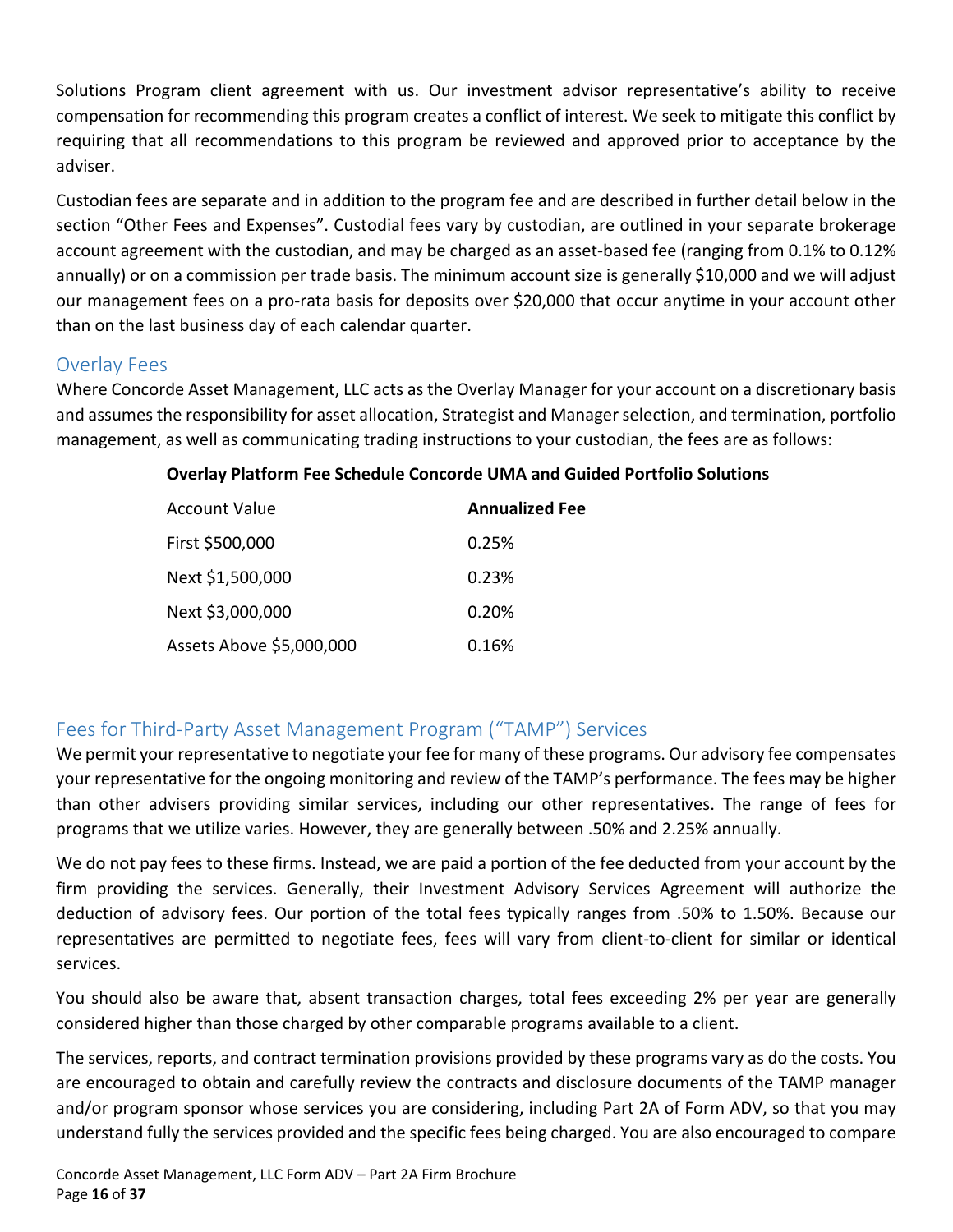programs. Our representatives are available to answer any questions or concerns you may have about these programs.

#### <span id="page-16-0"></span>ERISA Retirement Plan Advisory Fees

Fees for each of our retirement plan advisory services described above in Item 4 are negotiable and calculated as a percentage of the total value of investments under our advisement at the rates set forth in the Fee Schedule below, which will be specified in your Retirement Plan Fiduciary Investment Advisory and Management Services Agreement. In addition to the advisory fee, you may be charged transactional fees and commissions by the Plan's custodian, depending upon the type of security. Administrative and servicing fees may also be charged by third-party broker-dealers and custodians.

Retirement Plan advisory fees may be paid quarterly in arrears, or in advance, as specified in your Retirement Plan Fiduciary Investment Advisory and Management Services Agreement. Fees are calculated based on the market value of investments in the account as determined by the account custodian, including any balances held in money market funds. The fee for the initial quarter is pro-rated for the period that services are provided. Subsequent fees are based upon the market value of the account as of the last business day of the previous quarter. Upon termination of the Retirement Plan Fiduciary Investment Advisory and Management Services Agreement, any pre-paid advisory fees will be prorated to the date of termination and refunded. If fees are being paid after services are provided, you are responsible for payment of the fees earned by us to the date of termination. The Retirement Plan Fiduciary Investment Advisory and Management Services Agreement may be terminated by ten (10) days advance written notice from either party.

We may amend our fee schedule upon thirty (30) calendar days' advance written notice. Fees are negotiable and fall generally within, and cannot exceed, the tiered ranges as follows:

| <b>Assets Under Advisement From:</b> | To:         | <b>Annual Fee%</b> | <b>Quarterly Fee%</b> |
|--------------------------------------|-------------|--------------------|-----------------------|
| \$0                                  | \$1,000,000 | 1.00               | .2500                 |
| \$1,000,001                          | \$3,000,000 | 0.75               | .1875                 |
| \$3,000,001                          | \$5,000,000 | 0.65               | .1625                 |
| Over                                 | \$5,000,000 | 0.55               | .1375                 |

#### <span id="page-16-1"></span>Other Fees and Expenses

In addition to our advisory fees, you will typically incur brokerage commissions, ticket charges, transaction fees, and other related costs and expenses. You may also incur certain charges imposed by custodians, brokers, thirdparty investment managers, and other third-parties, such as fees charged by managers, custodial fees, deferred sales charges, odd-lot differentials, transfer taxes, wire transfer, and electronic fund fees, transfer of account fees, other fees and taxes on brokerage accounts and securities transactions. All such fees and expenses are disclosed to you in the account opening documents and disclosure brochures of third-party managers or TAMP sponsors.

Additionally, the custodial costs not included in the fee for our services include, but are not limited to, ticket charges, custodial IRA annual maintenance fees, custodial termination fees, SEC-activity assessment fees, federal funds wire transfer fees, and over-night check delivery fees. Additional information about mutual fund and variable annuity fees is detailed in the following sections. These charges will be netted from the applicable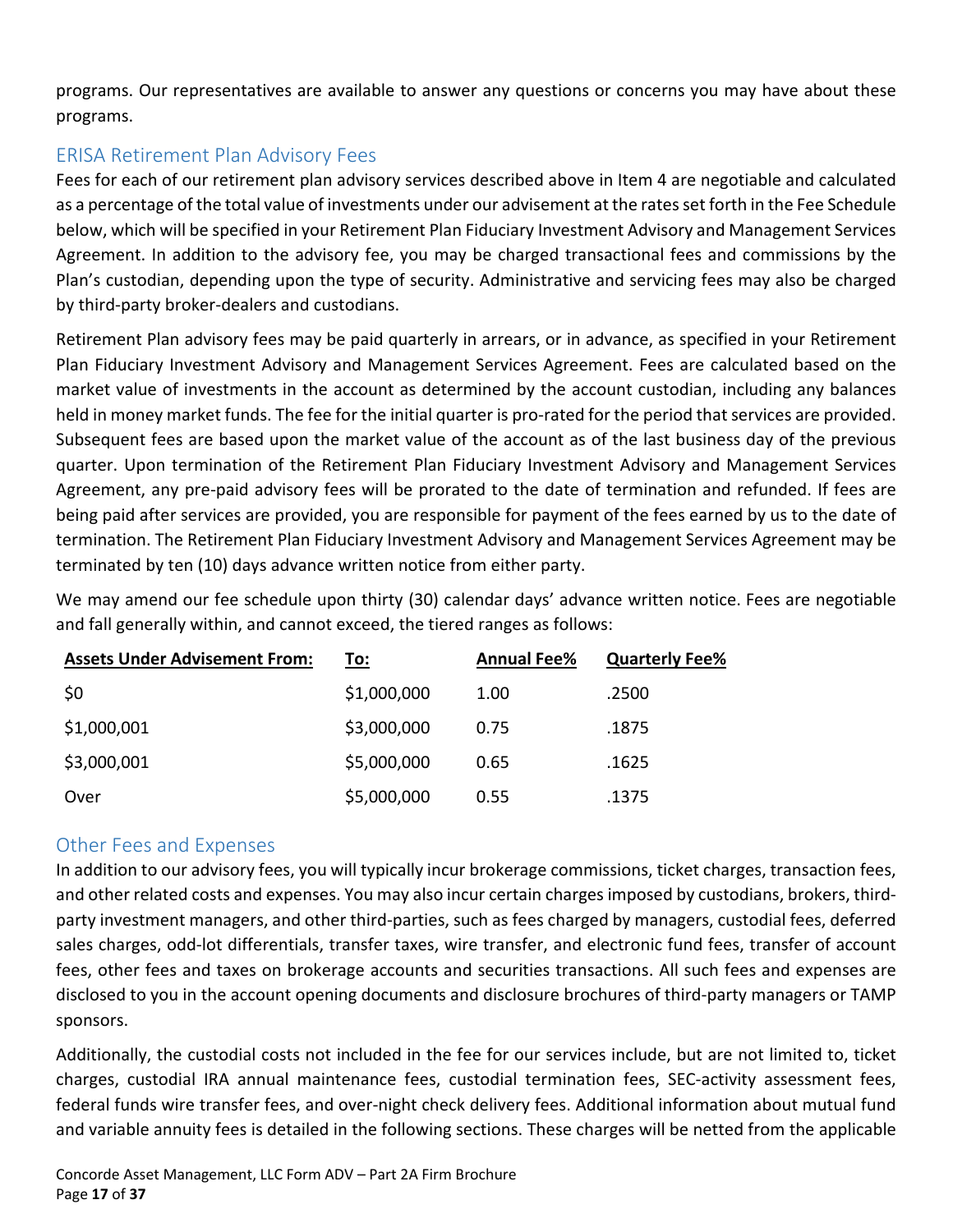securities transactions or deducted from your account and will appear on your periodic account statements, as and when applicable. All such fees and expenses are disclosed to you in the account-opening documents and disclosure brochures of third-party managers as applicable.

#### <span id="page-17-0"></span>Share Classes

Mutual funds, variable annuities, interval funds, and non-traded real estate investment trusts ("REITs") are offered with more than one type of fee structure, commonly known as "share classes". There are several factors to consider when selecting a share class. For example, it is important to evaluate whether a share class involves payment of a commission at the time of purchase (commonly known as "front-end loads"), at the time of liquidation ("back-end loads"), continually while the investor owns the share class ("level loads"), or no commission at all ("no-loads"). There a variety of fees investors encounter when purchasing these products, and common fees or expenses include management fees paid to the fund or variable annuity investment manager, operating expenses used to pay for the day-to-day costs of operating these products, and distribution fees (sometimes referred to as "12b-1" fees) used to promote, advertise, or compensate financial professionals for aiding in sales or servicing these products.

Different share classes are often available for the same product, representing different fee and expense structures paid by investors. Share classes with a lower total annual expense as compared to another share class of the same product will result in a significant difference in investment returns over time. Generally, most of these products can be purchased directly, without using our services and without incurring our advisory fees; however, some product companies now offer share classes without up-front or contingent deferred sales charges, and/or 12b-1 fees specifically for use in advisory accounts.

Despite our efforts to obtain the lowest cost share class for you, product expenses can change over time; therefore, we cannot assure you that you will always be in the lowest expense share class. It is important for you to understand that if you engage us to provide investment management services for your mutual fund, interval fund, or Non-Traded REIT investments or the allocation of the variable annuity subaccounts, you are paying, directly and indirectly, two layers of advisory fees: one layer of fees at the product level and one layer of advisory fees to us, both of which are in addition to the fees and expenses imposed by the product companies as described above. In addition, in certain circumstances a platform fee is charged by the Adviser, as well.

#### Mutual Fund Expenses and Share Classes

As indicated above, many mutual funds are offered with more than one share classes. It is also typical for mutual funds to set certain eligibility requirements, such as minimum investment amounts, for an investor to qualify for purchasing a lower-cost share class. You can learn more about a specific mutual fund's available share classes and the fees, loads, expenses, and eligibility requirements by reading the mutual fund's prospectus. In addition, we encourage you to ask your representative about the fees and expenses associated with mutual funds you currently own or those presented to you.

Our custodians generally have agreements in place with mutual fund distributors to provide the Adviser's investment advisory customers with access to mutual funds. While our custodians have agreements in place with a large variety of mutual fund sponsors, not all mutual funds are available through them. Certain classes of shares may not be available through our custodians, so our clients would not have access to a lower costing share class otherwise available to investors directly from the fund, a different custodian, or another financial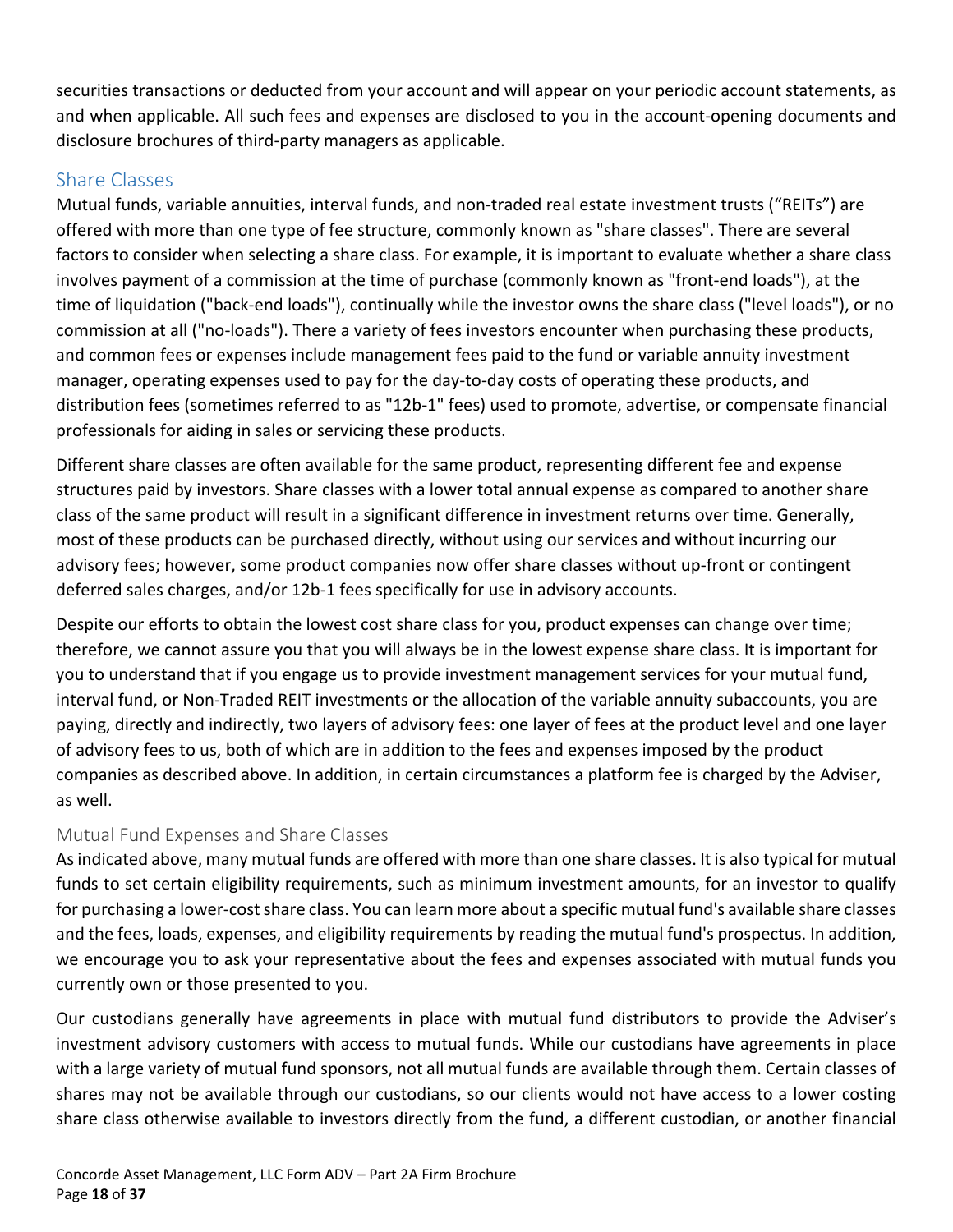intermediary. This limitation could result in our clients purchasing and/or holding a more expensive share class of a mutual fund that would reduce investment returns. Additionally, our custodians may sponsor a "No Transaction Fee" program (the "NTF Program") in which they do not charge a transaction fee for purchase or sell orders submitted on your behalf for mutual funds or ETFs participating in the NTF Program. Despite our reasonable efforts, there is no guarantee that you will always be in the most cost advantageous share class.

In addition, there are tax effects related to fund share redemptions and other investment sales, made by us on your behalf. Redemptions and sales are taxable events that accelerate the recognition of capital gains and losses, and frequent redemptions and sales may result in short-term, rather than long-term, capital gains, and losses. You will also be responsible to pay any redemption fees, including any applicable mutual fund contingent deferred sales charges otherwise known as "back-end loads" that are being imposed by a mutual fund company upon liquidation.

As noted below, our principals and certain representatives are also registered representatives of CIS, our affiliated broker-dealer. In that capacity, these representatives will receive additional compensation with respect to clients who invest in funds, and other securities.

#### Variable Annuity Separate Account Expenses and Share Classes

Variable annuity insurance companies charge various expense fees based on mortality rates and the cost of selected benefit riders against the assets in the subaccounts of their policyholders. These fees are in addition to the investment management fees under our Programs. Like mutual funds, many variable annuities offer share classes that pay shareholder servicing fees (12b-1 fees) to brokerage firms and their registered representatives in consideration of their services to the annuities' shareholders. Additionally, variable annuities typically offer various share classes of the same annuity that will have different levels of fees and expenses and, depending on a variety of factors, and clients may be eligible to invest in them and pay lower fees. Like other types of investments, commissions are also paid for the purchase of variable annuities and there are usually substantial surrender charges. Commission charges, surrender charges, and other expenses are disclosed in the variable annuity prospectus.

As noted below, our principals and certain representatives are also registered representatives of CIS, our affiliated broker-dealer, and therefore in that capacity will receive additional compensation with respect to clients who invest in these annuities, funds, and other securities. In addition, there are tax effects pertaining to policy surrenders made by us on your behalf. Surrenders may carry penalty fees, be taxable events that accelerate the recognition of capital gains and losses, may result in short-term, rather than long-term, capital gains, and losses.

#### Non-Traded REIT and Interval Fund Share Classes

As indicated above, many Non-Traded REITs and Interval Funds are offered with more than one share classes. It is also typical for the product companies to set certain eligibility requirements, such as minimum investment amounts, for an investor to qualify for purchasing a lower-cost or advisory share class. Further, Non-Traded REITs may be subject to investor requirements or concentration limits based upon in the state in which the product is sold. You can learn more about a specific product's available share classes and the fees, loads, expenses, limits, and eligibility requirements by reading the product's prospectus. In addition, we encourage you to ask your representative about the fees and expenses associated with the products you currently own or those presented to you.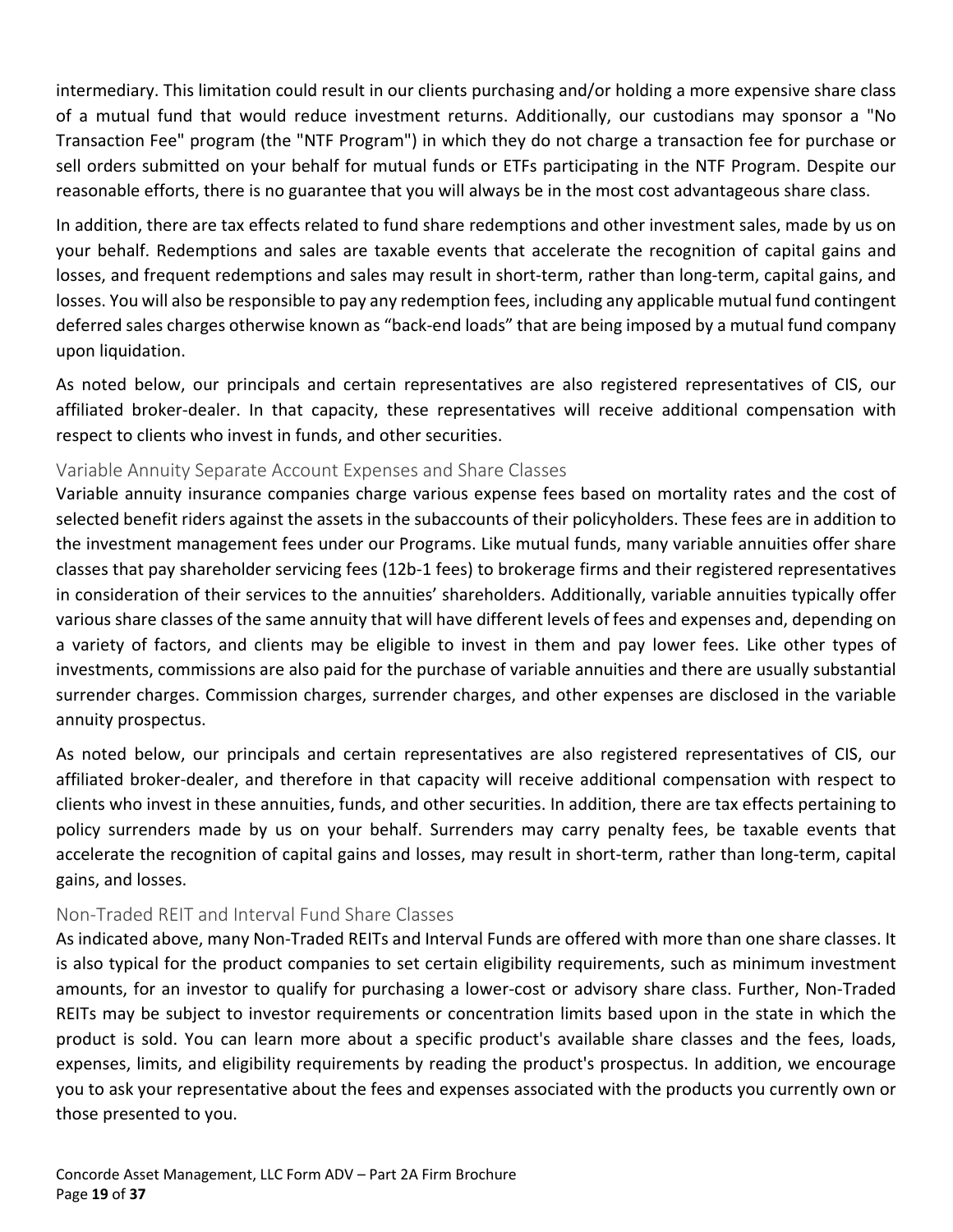Our custodians generally have agreements in place with these product distributors to provide the Adviser's clients with custodial services. These custodial services, however, generally incur greater fees than traditional investments.

Despite our reasonable efforts, there is no guarantee that you will always be in the most cost advantageous share class. In addition, there are tax effects related to share redemptions and other investment sales, made by us on your behalf. In individual accounts, redemptions and sales are taxable events that accelerate the recognition of capital gains and losses, and frequent redemptions and sales may result in short-term, rather than long-term, capital gains and losses. You will also be responsible to pay any redemption fees, including any applicable contingent deferred sales charges otherwise known as "back-end loads" that are being imposed by a product company upon liquidation. Please see the Investment Risk Section in Item 8 below for additional information on potential limitations and restrictions on share redemptions and repurchases.

As noted below, our principals and certain representatives are also registered representatives of CIS, our affiliated broker-dealer. In that capacity, these representatives will receive additional compensation with respect to clients who invest in funds, and other securities.

#### <span id="page-19-0"></span>Credit for Receipt of 12b-1 Fees

Our intent is to limit the use of funds that pay 12b-1 fees by selecting a share class of the same fund that does not include 12b-1 fee payments wherever possible. However, in cases where an investment has been made into a fund that pays 12b-1 fees, the custodian will capture this payment and not forward it to CAM. The capture of 12b-1 fees by the custodian will not have the same effect as investing into a non-12b-1 class. In cases where CIS receives 12b-1 payments from a fund, CIS's policy is to credit the entire 12b-1 payment to Program clients' accounts holding the asset that generated the payment from the fund. These credits are intended to but cannot be guaranteed to have the same effect as investing in a non-12b-1 class. The custodial recapture and our credit of 12b-1 fees are intended to remove any conflict in CAM recommending funds paying a 12b-1 fee.

Credits to client accounts generally occur quarterly and represent the total 12b-1 fee payments credited during the preceding quarter. Under some circumstances, we can reduce our advisory fees because of the brokerage or other compensation that you pay for transactions. It is very important for clients to review both the fees charged by the funds and annuities, the applicable program fee charged by the Adviser, and any fees received by affiliates to fully understand the total amount of fees you will pay.

#### <span id="page-19-1"></span>Other Compensation

We are affiliated with Concorde Investment Services LLC ("CIS"), a securities broker-dealer, and Concorde Insurance Agency, Inc. Many of our representatives are also licensed to offer securities and insurance products through these firms. In some cases, CIS and its representatives receive customary commissions and 12b-1 fees, as applicable, for the sale of such products should you decide to make purchases through CIS and its representative. Such annuity and fund charges, fees, and commissions are exclusive of and in addition to our advisory fee, and, except as otherwise disclosed in this Brochure, the Adviser will not receive any portion of these commissions, fees, and costs.

It is very important for clients to review both the fees charged by the funds and annuities, the applicable program fee charged by the Adviser, and any fees received by affiliates to fully understand the total amount of fees you will pay. Under some circumstances, we may reduce our advisory fees because of the brokerage or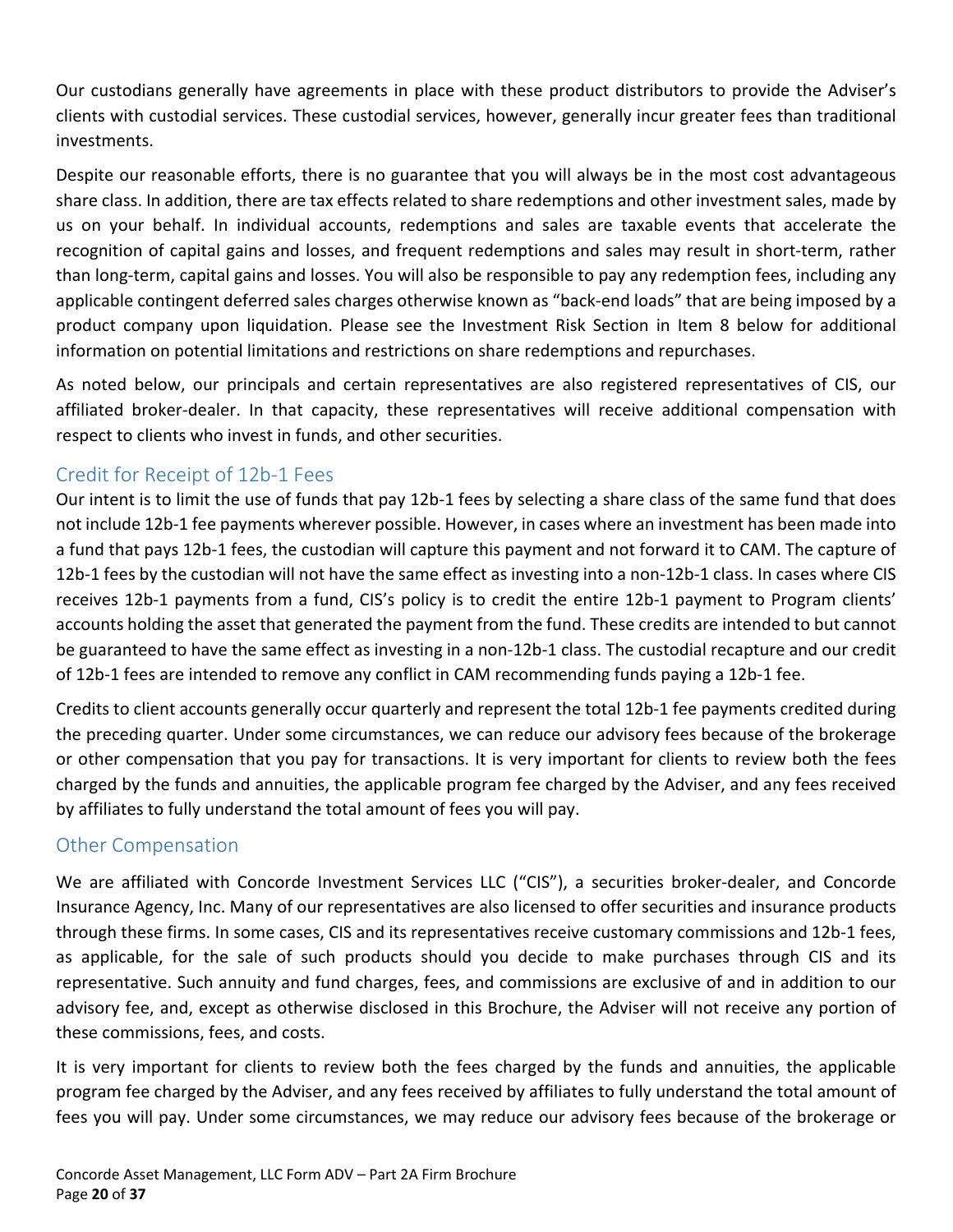other compensation that you pay for transactions. Representatives may also consider commissions and 12b-1 fees earned as a factor when negotiating asset-based fees.

Your representative may recommend either no-load or load products for a client's account, and you are free to purchase such products from providers other than CIS and your representative. Purchasing these products through the Adviser creates a conflict of interest as the Adviser and its investment advisor representatives are incentivized to sell products that generate transaction-related compensation and higher fees. We have taken steps to minimize this conflict of interest, including by providing investment advisor representatives with training and guidance on this issue, as well as by conducting periodic reviews of client holdings to help ensure the appropriateness of share class selections. In addition, if you purchase mutual funds, variable annuities, or other products that impose a sales charge or load as described above, we typically do not allow an asset-based advisory fee to be paid for approximately two years on investments that pay a sales charge to your representative. Further, the investment recommendations are supervised to ensure they are in your best interest and consistent with your investment objectives.

## <span id="page-20-0"></span>Item 6 - Performance-Based Fees and Side-by-Side Management

We do not charge performance-based fees. Our advisory fees are not based on a share of the capital gains you earn or on the capital appreciation of assets in your account.

## <span id="page-20-1"></span>Item 7 - Types of Clients

Our clients include individuals, businesses, trusts and estates, retirement plan sponsors and plan participants.

Minimum account size varies by the investment management program you select. Those minimums are described in the "Fees and Compensation" section above.

The minimum fee for Financial Planning is \$300, which may be waived at our discretion.

## <span id="page-20-2"></span>Item 8 - Methods of Analysis, Investment Strategies, and Risk of Loss

#### <span id="page-20-3"></span>Methods of Analysis

Our analysis begins with a review of your goals, time horizon, and risk tolerance through an interview process to determine a plan/portfolio that will best suit your needs. Consultations and a written questionnaire or similar documents are often used to gather information. This information is used to determine what investment recommendations are appropriate. We rely on the information provided by you and do not verify the accuracy of the information or reports you provide.

Our investment advisory services are provided by and through our representatives. We do not have a centralized investment committee that determines the investment advice or recommendations to be given to our clients. Instead, each of our investment advisor representatives exercises his or her professional judgment to provide our investment advice, recommendations, and advisory services on behalf of our firm.

Our representatives rely upon several methods of investment analysis in formulating investment advice. For example, when analyzing individual stocks, bonds, or other investments, our representatives may rely upon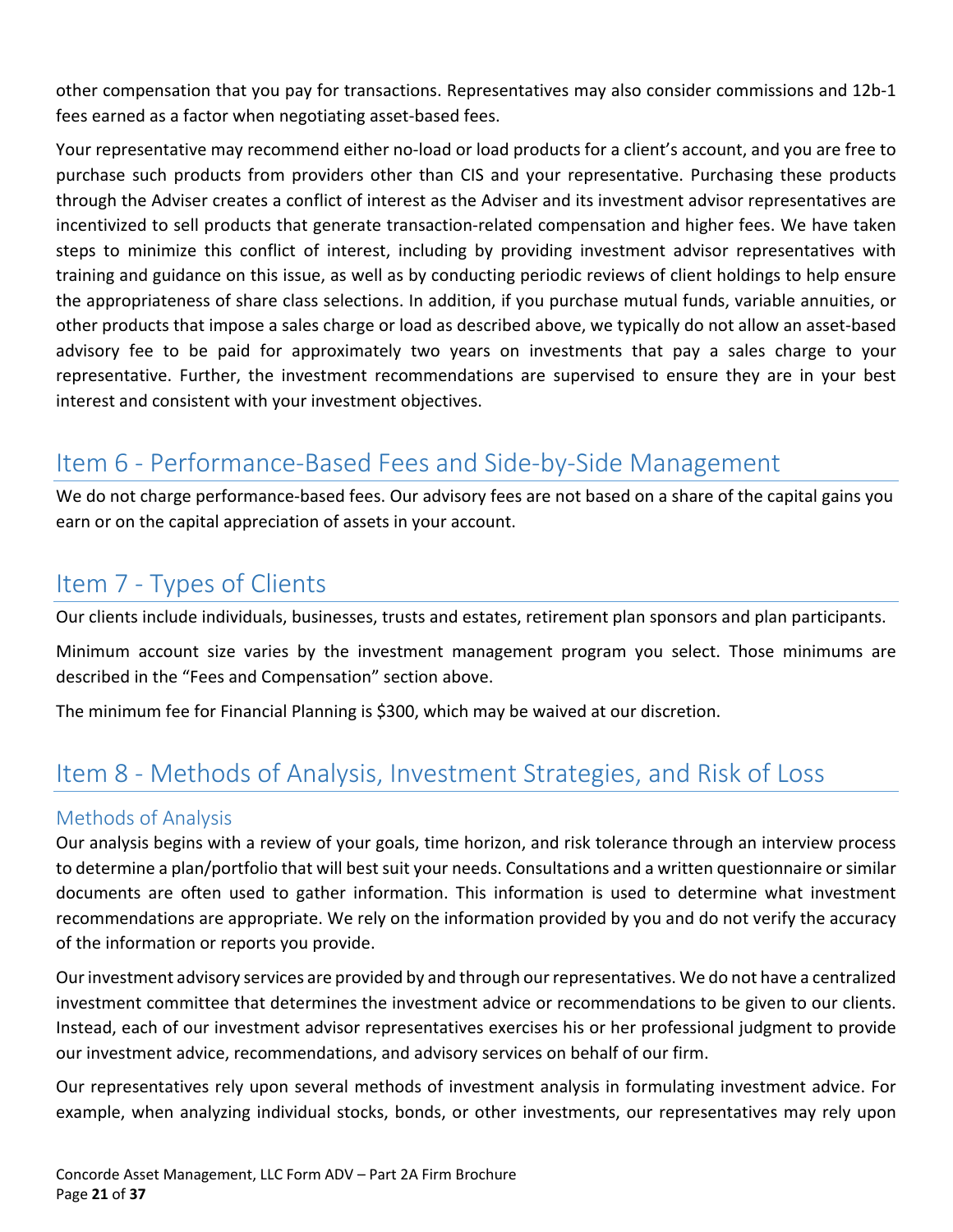fundamental analysis, which is a technique that attempts to determine a security's value by focusing on the economic well-being of a company, as opposed to movements of its market price. When conducting fundamental analysis, various factors are evaluated including, but not limited to a review of a company's financial statements, determining whether the company's revenue is growing, if the company is profitable, if the company and its management is in a strong enough position to beat its competitors in the future, and if the company can repay its debts. Because it can take a long time for a company's value to be reflected in the market, the risk associated with this method of analysis is that a gain is not realized until the securities market price rises to its true value.

Our representatives may also utilize technical analysis to evaluate potential investments. Unlike fundamental analysis, technical analysis does not analyze the company's value, but instead analyzes the movement of stock prices in the market, both individually and within an industry or sector of the economy. Technical analysis studies the supply and demand in the market to determine historical and future trends. Stock price movements, compared to indices and benchmarks, may be analyzed using historical charts and market-related empirical data. Notwithstanding favorable market price movements, a company's financial condition and other unique factors can adversely affect its value.

Representatives may also employ cyclical analysis which consists of considering whether a company's stock or the industry in which it operates is cyclical or not. Cyclical stocks or industries are affected by broad changes in our economy's business cycle. The value of cyclical stocks tends to move in the same direction as the economy, while the value of counter-cyclical stocks tends to move in the opposite direction.

As with any method of analysis, past performance does not assure future performance.

When analyzing and recommending mutual funds, our representatives generally apply fundamental analysis and review a broad range of information about each fund, including investment style, strategies, diversification, portfolio size, turnover, performance, and management team. We will also review investment and redemption terms, sales loads, as well as internal management fees and expenses. Most of this information comes from each mutual fund's prospectus. Depending on your age, risk tolerance, and time horizon, we take into consideration an appropriate allocation of investments among various types of mutual funds.

In addition to prospectuses, our representatives obtain information from several sources, both public and by purchase, including financial newspapers and magazines, an inspection of corporate activities, research materials prepared by third-parties, corporate rating services, annual reports, reports filed with the SEC, and company press releases. While we do not guarantee the accuracy of these materials, these information resources are generally believed to be reliable and we reasonably rely upon them for making investment decisions.

#### <span id="page-21-0"></span>Investment Strategies

We may recommend one or more of the following investment strategies: long-term purchases (held at least a year), short-term purchases (held less than a year), trading (sold within 30 days), margin transactions, and option writing (selling an option).

Your representative may recommend implementing these strategies using stocks, bonds, mutual funds (held directly or held within sub-accounts of variable annuities), municipal securities, option contracts, certificates of deposits, and other types of investments. We often recommend mutual funds of different kinds to promote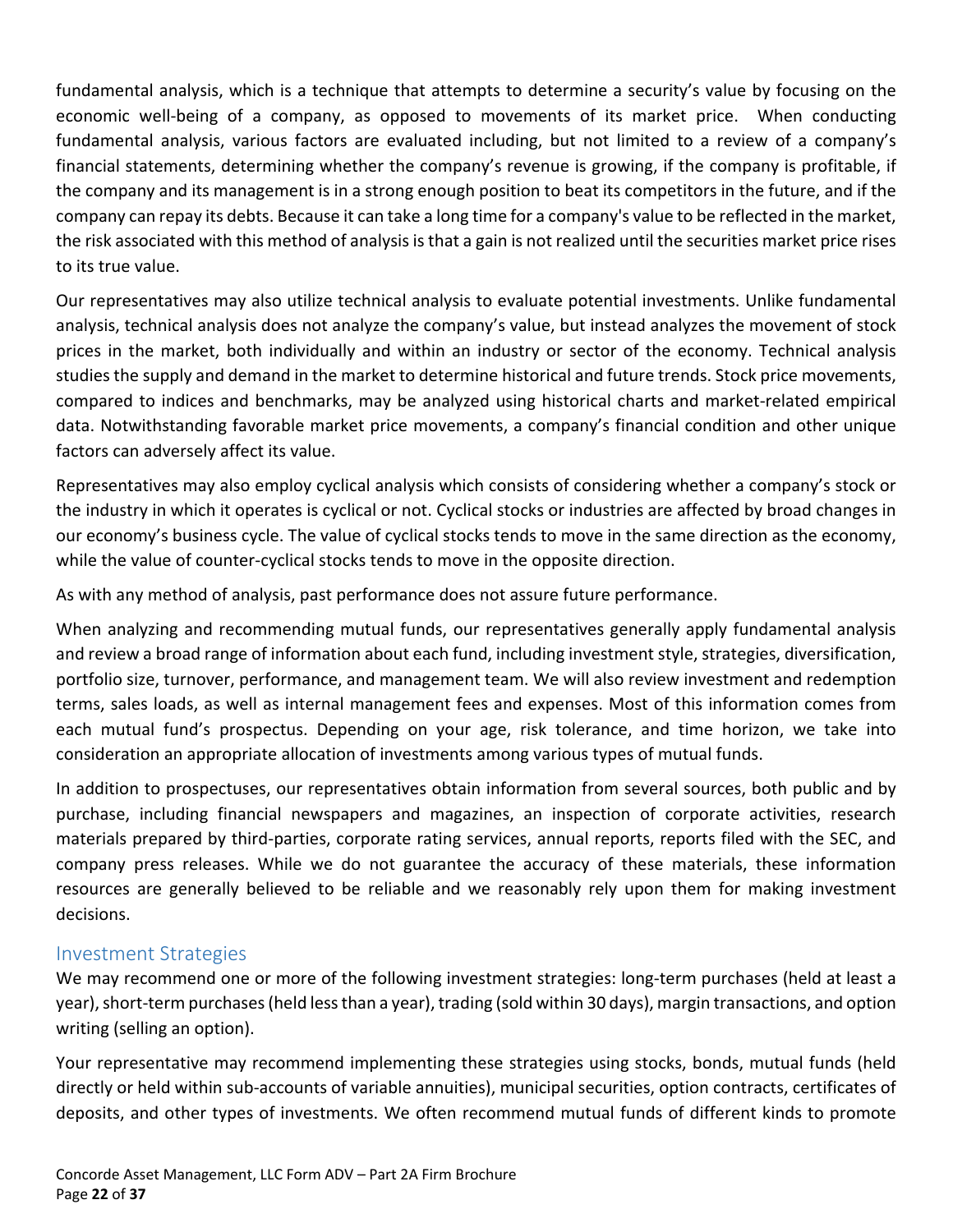portfolio diversification within various asset classes, such as industry sectors, domestic, international, or equities/bonds. Your representative may recommend periodic purchases, sales, and exchanges of those mutual fund shares within mutual fund families and between different mutual fund families when there are changes in client needs, market conditions, or economic developments.

When we recommend one or more investment strategies, we seek to combine various risk categories that, when considered as a whole, have a blended risk/return characteristic that seeks to be consistent with your overall risk tolerance and investment return objectives (including anticipated time horizons for achieving those returns). From time to time, change in your investments will likely occur based on a variety of factors, including such things as your representative's assessment of the stock market, interest rates, the economy, recent developments affecting specific securities, and other considerations. We make changes to the composition of your portfolio or its investment weighting by purchasing or selling securities held in the account.

Your investment representative's investment decisions will be driven primarily by changes in his or her asset allocation recommendations for your account, rather than the timing of purchases or sales of any particular investment or how long you may have held an investment. Barring restrictions or instructions that you may impose to the contrary, your representative will purchase, sell, and hold investments in your portfolio without specific consideration of other investments outside of our management and without regard to the specific tax consequences resulting from the purchase or sale of an investment.

Our customized approach helps your representatives to manage your account while allowing flexibility. For example, you may own some investments that you wish to hold for personal or other reasons, or, for tax reasons, you may not desire to sell previously owned securities that we or our representatives would not have recommended. In such cases, you should be aware that we cannot be responsible for the suitability of investments that you made before or apart from our recommendation, regardless of whether you continue to hold them after we begin managing your account.

#### <span id="page-22-0"></span>Types of Investments

We provide investment advice with respect to a wide range of investments, including mutual funds, indexed funds, exchange-traded funds (generically referred to as "funds"), unit investment trusts, stocks, bonds, variable life insurance, and annuities. We may also recommend alternative investment securities such as Interval Funds, as well as interests in real estate investment trusts (REITs).

We also offer advice about separately managed accounts by unaffiliated investment advisers, mutual funds, exchange-traded funds, and variable annuities. Our representatives will answer any questions you may have about these kinds of investments and investment programs.

#### Mutual Funds

Our representatives often recommend mutual funds of different kinds to promote portfolio diversification within various asset classes, such as industry sectors, domestic versus international, or equities versus bonds. They may recommend periodic purchases, sales, and exchanges of those mutual fund shares within mutual fund families and between different mutual fund families when there are changes in your specific needs, general market conditions, or economic developments.

The different kinds of mutual funds used each have inherently different risk characteristics and should not necessarily be compared side by side. A bond fund with below-average risk, for example, should not be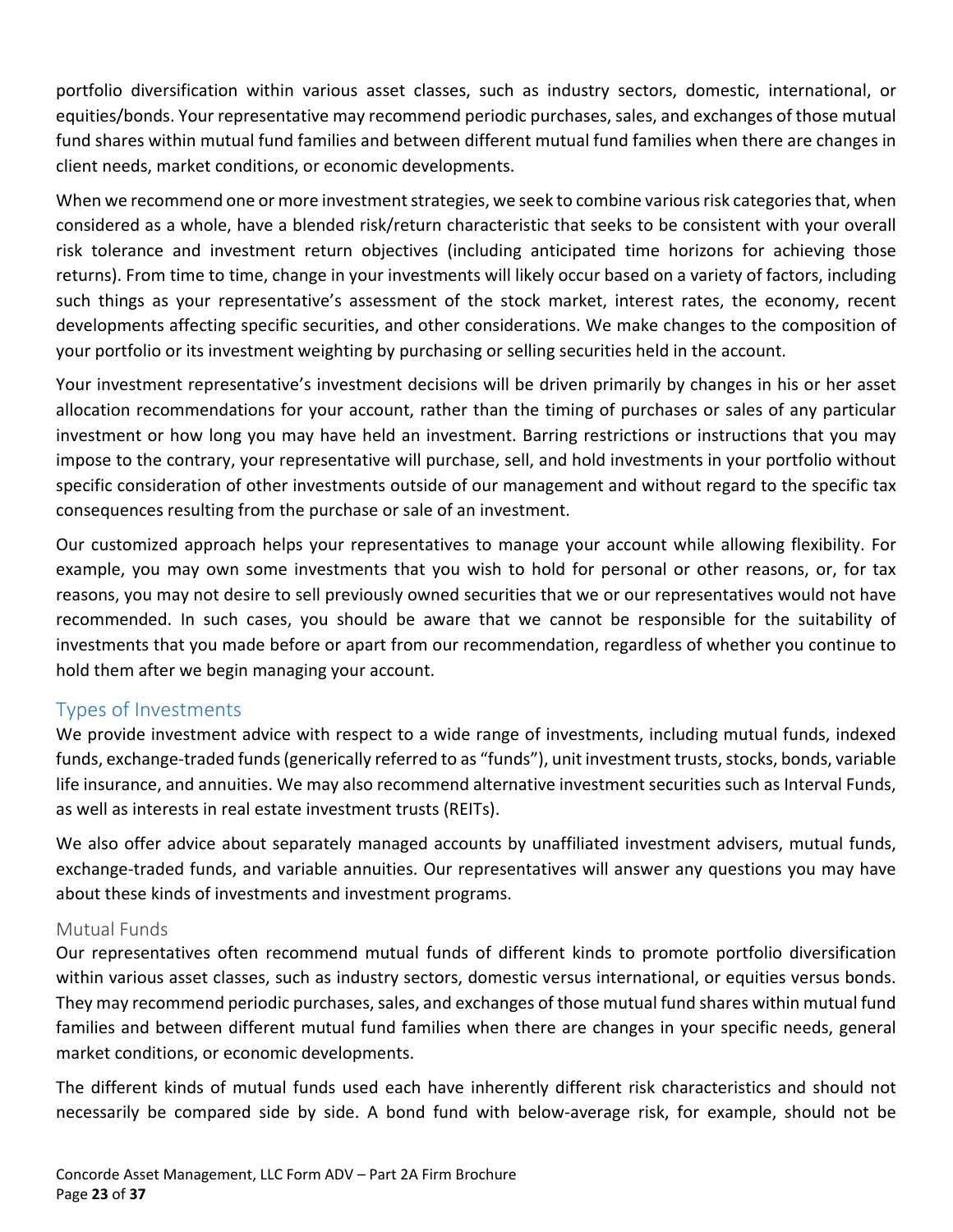compared to a stock fund with below-average risk. Even though both funds have low risk for their respective categories, stock funds overall have a higher risk/return potential than bond funds.

Of all the asset classes, cash investments (i.e., money markets) offer the greatest price stability but have yielded the lowest long-term returns. Bonds generally experience more short-term price swings and, in turn, have generated higher long-term returns than cash equivalents. However, stocks historically have been subject to the greatest short-term price fluctuations—and have provided the highest long-term returns, though past performance is no guarantee of future performance.

The risk in any given mutual fund depends on the investments it holds. For example, a bond fund has interest rate risk and income risk. Bond prices are inversely related to interest rates. If interest rates go up, bond prices will go down and vice versa. Bond income is also affected by a change in interest rates. Bond income (yields) is directly related to interest rate changes. If interest rates rise, bond yields rise, and vice versa. Income risk is greater for a short-term bond fund than for a long-term bond fund. However, in a long-term bond fund, your principal is subject to higher principal risk.

Similarly, a sector stock fund (which invests in a single industry, such as biotechnology) is at risk that its price will decline due to developments in its industry. A stock fund that invests across many industries is more sheltered from this industry-related risk. However, while diversification across industries can help reduce your risk of loss from investing in a single sector, it may limit your opportunity for a significant gain if a single industry or sector increases dramatically in value.

#### Exchange-Traded Funds

Exchange-traded funds ("ETFs") represent a fractional ownership interest in an underlying portfolio of securities or commodities. Many exchange-traded funds track a specific market index and some are actively managed. Some invest in specific economic sectors, domestically, or globally.

Most ETFs combine characteristics of an open-end mutual fund and a stock. However, unlike open-end mutual funds, ETFs are not bought and sold by the fund's sponsor at the daily net asset value, which means that individual investors do not purchase or redeem shares from the fund itself. Instead, like stocks, individuals buy and sell shares of ETFs on an exchange, including the American Stock Exchange, the New York Stock Exchange, and the Chicago Board Options Exchange. The trading dynamic is also a mixture of the two types of securities. That is, prices of ETFs fluctuate according to changes in their underlying portfolios and according to changes in market supply and demand for ETF shares themselves. ETFs offer investors a cost-effective opportunity to obtain portfolio diversification by buying or selling an interest in a portfolio of stock or bonds in a single transaction. Expenses and other factors may affect the performance of an ETF so that the ETF's performance will not exactly match the performance of its respective underlying index. This risk is sometimes referred to as a "tracking error."

#### Variable Products

Variable annuities and variable universal life products are highly complex financial products offered by insurance companies. An investment in a variable contract is subject to both general market risk and the insurance company's credit risk. These and other risks are described in the variable products' prospectuses. Variable products are regulated under both securities and insurance laws and related rules and regulations. Variable products offer various benefits and features which may or may not have value for you, depending on your circumstances. Depending upon factors such as the share class selected, CIS and our representative will receive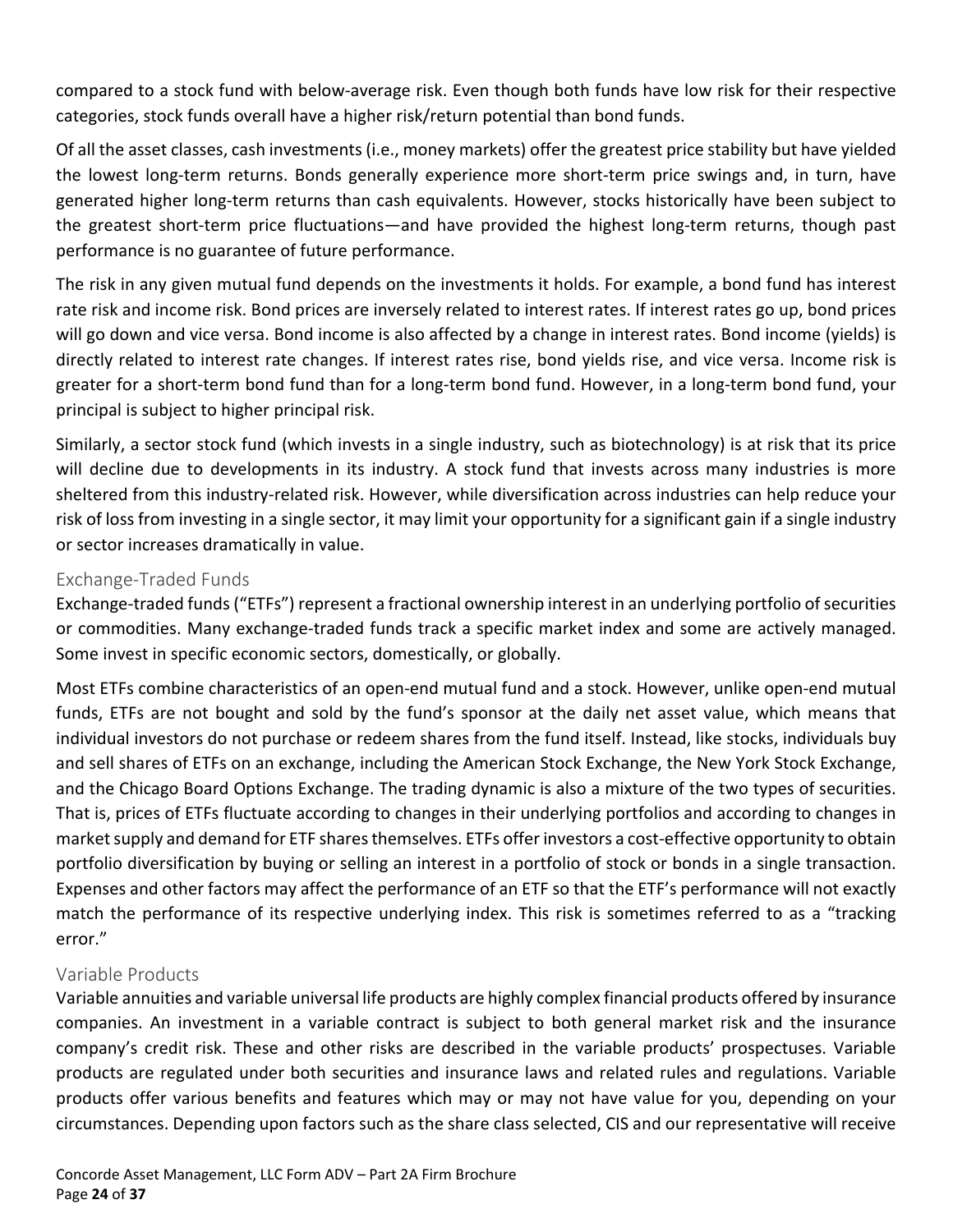separate and customary compensation for selling you variable products. If your representative has received separate sales compensation for selling these products, he or she will not collect management fees on these products for approximately two years following the sale.

#### Alternative Investments

**Interval Funds**. Continuously offered, closed-end Interval Funds do not restrict the number of shares the fund can offer and are offered on an on-going basis. While shares are priced daily, Interval Funds are not listed on any securities exchange and redemptions will occur through repurchase offers, normally on a quarterly basis at a maximum of 5% of the outstanding shares at net asset value. Investors should consider their shares to have limited liquidity as there is no guarantee that shareholders will be able to redeem all or some of the shares they desire in a quarterly repurchase offer. This limited liquidity could impact your advisor's ability to rebalance your account at any time. Additionally, published net asset value (NAV) is calculated by the sponsor firm and should be considered an approximation of value only. Interval Funds generally intend to make a dividend distribution of the net investment income after payment of operating expenses, and the dividend rate, dividend distribution, and redemption policies can be modified by the Fund's Board from time to time.

Interval Funds have different investment objectives, strategies, and investment portfolios, and there are no assurances that a fund will achieve its investment objectives. They involve a high degree of credit, market, and liquidity risks and should be considered a high-risk investment. Most Interval Funds invest in highly illiquid and speculative securities that are considered high risk. Interval Funds may invest in unregistered equity, real estate, or credit securities, oil and gas partnerships, and other private placements. There are material risks associated with investing in these types of investments including, but not limited to: limitations on or the inability to liquidate your investment, market and economic conditions in general and specific to that asset class, lack of operating history, potential adverse tax consequences, long-term hold periods, and the potential loss of the entire investment principal.

You should read the prospectuses for a full description of risks, fees, and investment objectives regarding particular funds held in your account. You should only invest in an interval fund if you can sustain a complete loss of your investment. If your account is managed on a discretionary basis, you should discuss with your advisor if you're willing to bear the risks of this investment.

**Non-Traded Real Estate Investment Trusts**. A REIT is a corporation or trust that uses the pooled capital of many investors to purchase and manage property, which is typically made available in two forms: traded and non-traded. Non-Traded REITs do not trade on an exchange, there is no public trading market for your shares, and repurchase of shares by the REIT is not guaranteed and is generally subject to limitations. Therefore, Non-Traded REITs involve increased risk and are appropriate only for persons who have adequate financial means, desire a relatively long-term investment, and who will not need immediate liquidity from their investments. REIT assets typically consist of properties that cannot be readily liquidated, therefore, the REIT may not have sufficient liquid resources to satisfy repurchase requests. Further, most are not obligated to repurchase any shares under the share repurchase plan board of directors may modify or suspend ourshare repurchase plan for any period of time or indefinitely if it deems such action to be in the best interest of our stockholders, as noted in the Prospectus. As a result, shares have limited liquidity and at times may be illiquid.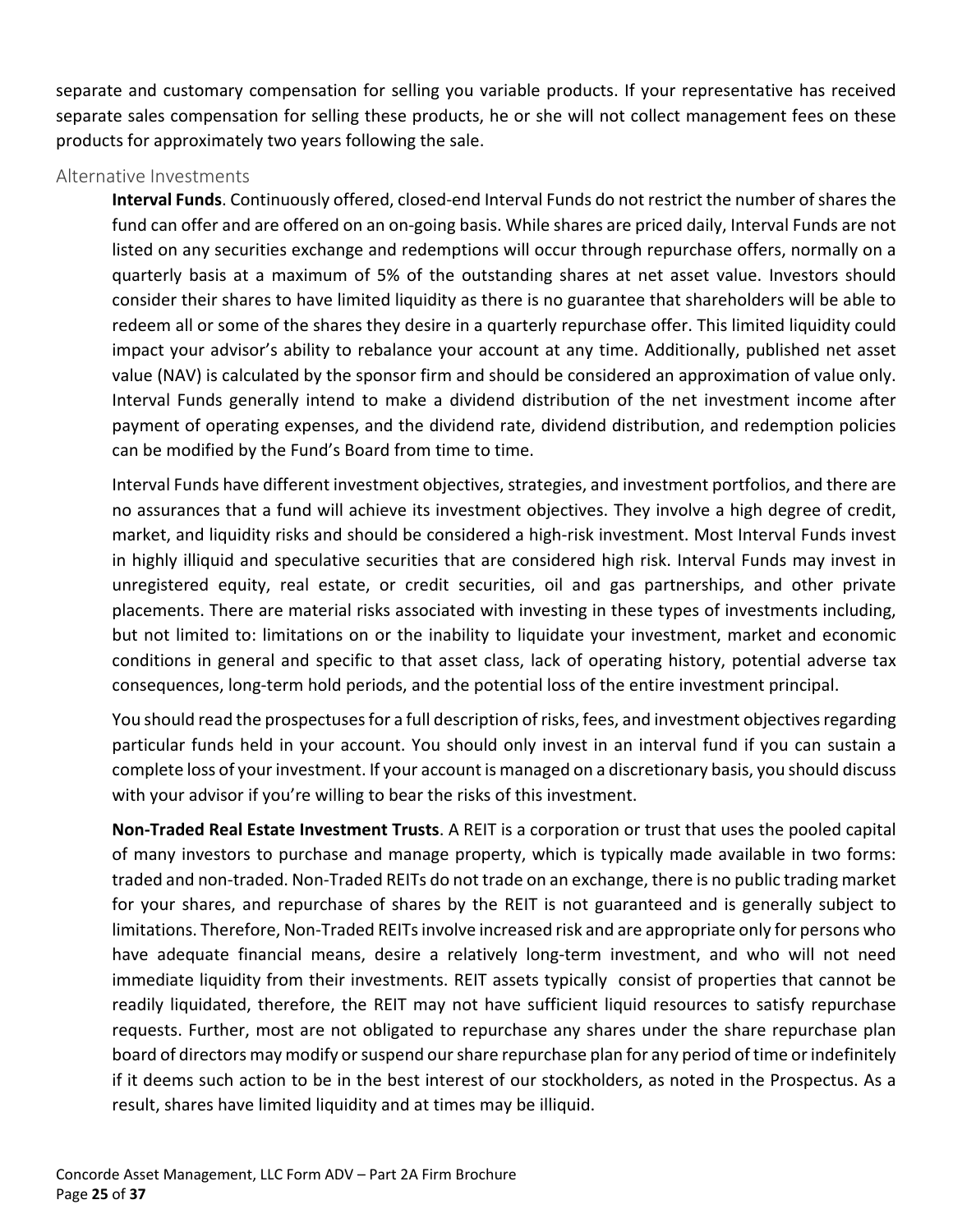The purchase and repurchase price for shares is based on the NAV of each class of common stock and is not based on any public trading market. Because valuation of properties is inherently subjective, the NAV reported may not accurately reflect the actual price at which assets could be liquidated.

REITs generally depend on an advisor to conduct our operations and have high internal fees as a result, which increases your risk of loss. There are also conflicts of interests with the REIT advisor, such as time constraints, allocation of investment opportunities and the substantial fees it receives for services rendered to the REIT. Further, Non-Traded REITs generally have significant upfront fees that include management, marketing, and distribution expenses, which lower the value of the investment.

Non-Traded REITs generally have relatively high distributions compared to those of publicly traded REITs. However, investors should consider the total return of a Non-Traded REIT – capital appreciation plus distributions – instead of focusing exclusively on the distribution rate. The amount of distributions paid is uncertain and may be paid from sources other than cash flow from operations, including, without limitation, the sale of assets, borrowings or offering proceeds. If distributions are paid from sources other than cash flow, then the REIT will have less cash available for investments and your overall return and value may be reduced.

REITs may use leverage, which increases the risk of your investment. Further, if a REIT fails to maintain its status as a REIT and no relief provisions apply, the NAV and cash available for distribution to stockholders could materially decrease.

#### <span id="page-25-0"></span>Investment Risks and Rewards

Securities, mutual funds, fixed and variable annuities, structured products, Unit Investment Trusts, and alternative investments all bear different types and levels of risk. These risks will be discussed with you in determining the investment objectives that will guide our investment advice for your account. Upon request, as part of our services, your representative can discuss the types of investments and investment strategies that have the potential to reduce these risks considering your specific circumstances and financial objectives.

Obtaining higher rates of return on investments typically entails accepting higher levels of risk. Based on our discussion with you, your representative will attempt to identify the balance of risks and rewards that is appropriate and comfortable for you. However, it is still your responsibility to ask questions if do not understand fully the risks associated with any investment or investment strategy.

We and our representatives strive to render our best judgment on behalf of our clients. Still, there can be no assurance that your investments will be profitable or that no losses will occur in your investment portfolio. Past performance is one relatively important consideration with respect to any investment or investment adviser, but it is not a predictor or guarantor of future performance. While our representatives will continuously strive to provide outstanding long-term investment performance for clients, many economic and market variables beyond our control can affect the performance of your investments.

There are many types of risks, which vary with the type of investment or strategy. Our representatives would be happy to discuss them. The following are some of the more common investment-related risks that may affect your investment portfolio: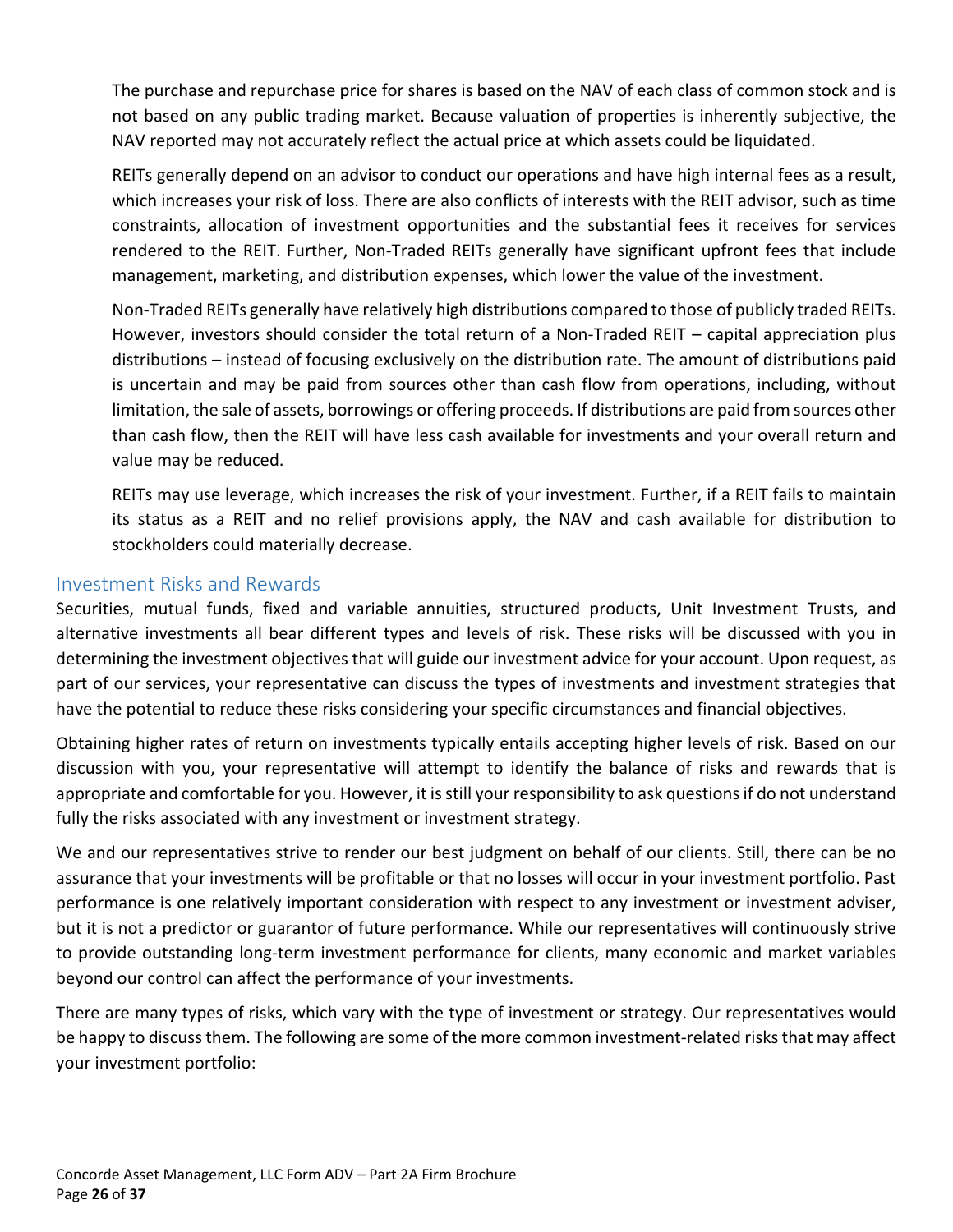Business risks are associated with a particular company or industry. For example, start-up companies carry greater business risks than established companies. Companies developing new technologies carry greater business risks than manufacturers of well-established or widely used products and services.

Financial risks are often associated with the ability of a company to raise capital or finance its operations, as well as its ability to repay indebtedness. Highly leveraged companies face greater financial risks than wellcapitalized companies.

Market risks are related to the effects of economic, political, natural disasters, or other events on the price of a publicly traded stock, bond, exchange-traded fund, or other securities. This type of risk is typically affected by extrinsic factors that often are not related to a particular company's financial condition, performance, or circumstances. For example, investment speculation can materially affect market prices.

Liquidity risks are associated with an investor's ability to readily convert a security or other asset into cash. Generally, there is greater liquidity for securities that are publicly traded on stock exchanges or trading facilities that match buy and sell orders. Privately offered securities are generally highly illiquid because there is little or no trading or market activity.

Concentration risks result from a lack of investment diversification, such as geography, industry, or economic sector. For example, mutual funds typically invest in many different companies, typically lowering the risk that one or a small number of those companies experience a significant loss.

- Options are complex, derivative securities that involve special risks. Option contracts expire at a stated maturity date and have no further value. Unlike traditional securities, the value of an option and the return from holding an option varies with the value of the underlying security from which it derives and other factors.
- Interest-rate risks are associated with changes to investment prices due to increasing or decreasing interest rates. For example, when interest rates rise, yields on newly issued bonds become higher, making them more attractive than yields on already outstanding bonds, which may cause the market values of outstanding bonds to decline.
- Real estate investment trusts ("REITs") and real estate-related Interval Funds own, directly or indirectly, various types of real property interests and, therefore, bear real estate-related risks, among others. Most REITs and Interval Funds focus on particular types of commercial development, such as apartments or office buildings, which exposes them to downturns in demand, occupancy, and prices for these kinds of real estate. Some REITs and Interval Fund bear risks associated with illiquidity, excessive debt, geographic concentration, and poor property management practices.
- Inflationary and deflationary risks are associated with the purchasing power of the dollar, which is affected by broad economic, monetary, governmental policies, and the balance of supply and demand for products and services.
- Reinvestment risks are typically related to fluctuations in the potential interest rate at which future investment proceeds may have to be invested. For example, reinvestment risks may increase during periods of falling interest rates. This risk primarily relates to bonds and other fixed-income securities.
- Currency risks are primarily associated with foreign securities. For example, a company's earnings in a foreign country may be affected by fluctuations in the value of the dollar against that foreign currency.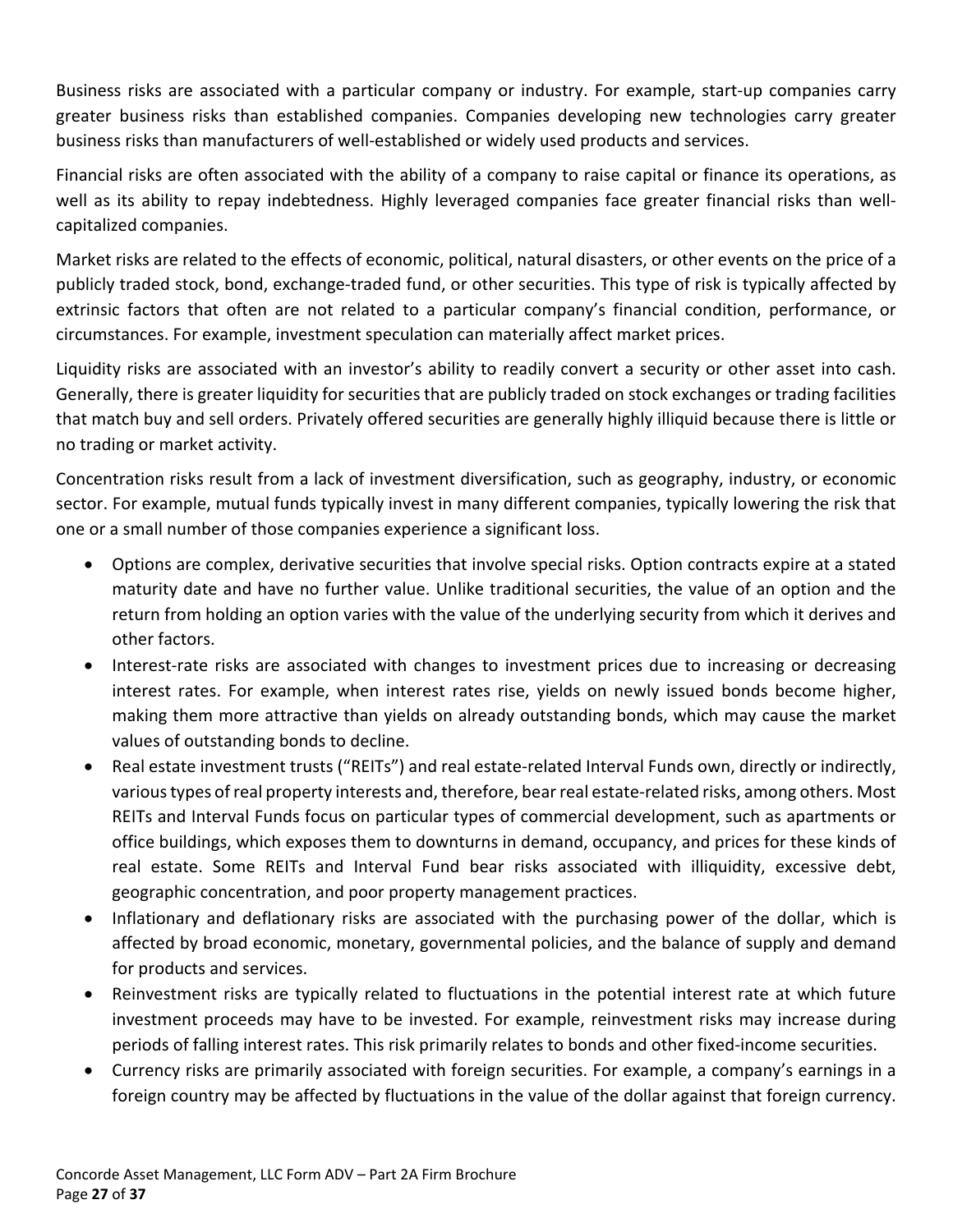Similarly, the investment return of a foreign security may be affected by changes in currency exchange rates, accounting methods, as well as political and economic instability.

## <span id="page-27-0"></span>Item 9 - Disciplinary Information

As a registered investment adviser, we are required to disclose all material facts regarding any legal or disciplinary events that would be material to your evaluation of our firm or the integrity of our management. On July 21, 2020, our chief compliance officer, Kimberlee Levy, and our affiliated broker dealer, Concorde Investment Services, LLC, entered an Acceptance, Waiver and Consent agreement with FINRA (Financial Industry Regulatory Authority) the self-regulatory organization governing broker dealers. Without admitting or denying the findings, they agreed to sanctions relating to failure to supervise two representatives from 2013 to 2016. Requirements of the disciplinary action were completed and no further action is needed.

## <span id="page-27-1"></span>Item 10 - Other Financial Industry Activities and Affiliations

As a registered investment adviser, we must disclose information regarding our business activities, other than giving investment advice, our other activities in the financial industry, and any arrangements with related persons that are material to our advisory business or clients. We are also required to disclose if we receive cash or other economic benefits from a third-party in connection with advising our clients.

#### <span id="page-27-2"></span>Our Affiliated Broker-Dealer

Through our parent firm, Concorde Holdings, Inc., we are under common control and ownership, and therefore affiliated with, Concorde Investment Services, LLC ("CIS"), a FINRA member registered broker-dealer. Generally, our investment advisor representatives are registered representatives of CIS, and as such, they can engage in most kinds of securities transactions on your behalf.

#### <span id="page-27-3"></span>Relationships or Arrangements Material to our Advisory Business

When persons associated with us effect securities transactions as registered representatives of CIS, CIS can receive separate and customary compensation for this activity. In some circumstances, CIS can receive customary compensation from mutual fund companies, variable annuity companies, or other similar products, including 12b-1 fees, for performing certain administrative and/or shareholder servicing related tasks associated with your investments in such securities. With respect to funds and annuities that pay 12b-1 fees, our intent is to limit the use of such funds by opting to use a share class of the same fund that does not include 12b-1 fee payments wherever possible. However, in cases where CIS receives 12b-1 payments from a fund, CIS's policy is to credit the entire 12b-1 payment to Program clients' accounts holding the asset that generated the payment from the fund. If the account is held at one of our custodians, then the custodian will recapture this revenue and not pay it to Concorde. These credits and revenue recaptures are intended to eliminate conflicts but do not guarantee the same effect as investing in a non-12b-1 class. Please see the "Other Fees and Expenses" section above for more information. Under some circumstances, we may reduce our advisory fees because of the brokerage or other compensation that you pay for transactions. It is very important for clients to review both the fees charged by the funds and annuities, the applicable program fee charged by the Adviser, and any fees received by affiliates to fully understand the total amount of fees you will pay. Representatives may also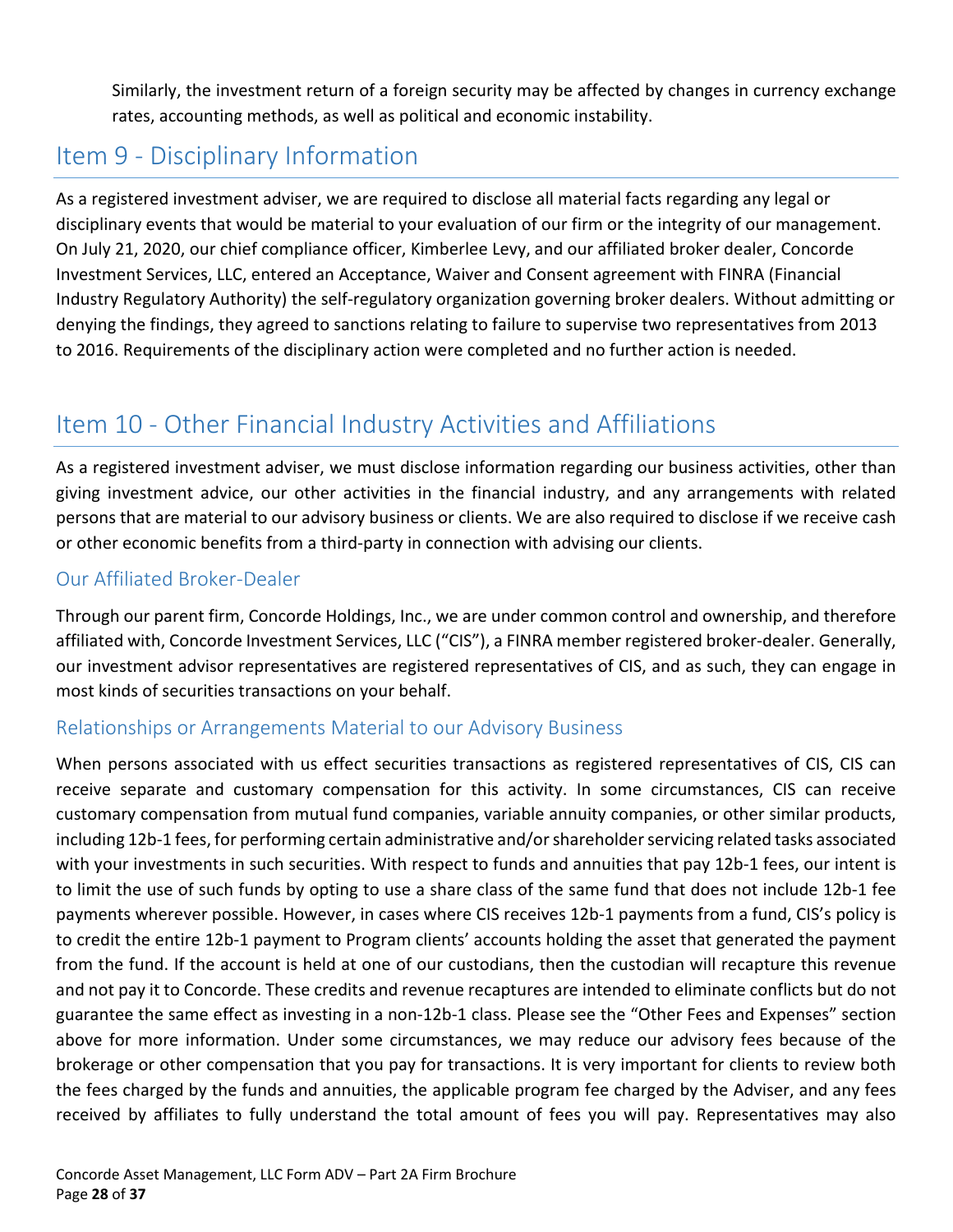consider commissions and 12b-1 fees earned as a factor when negotiating asset-based fees. Further, the investment recommendations are supervised to ensure they are in your best interest and consistent with your investment objectives.

We recommend CIS to our clients for noncustodial brokerage services. This creates a potential conflict of interest. However, if you invest in our Wrap Fee Program, we mitigate this conflict by offering our services on a wrap fee basis as you pay the one fee regardless of the number of transactions. We also seek to mitigate this conflict of interest by reviewing all transactions in commission-based products and services to help ensure each is made in the best interest of our clients.

#### <span id="page-28-0"></span>Our Affiliated Insurance Agency

Through our parent firm, Concorde Holdings, Inc., we are also under common control with Concorde Insurance Agency, a licensed insurance agency. Many of our representatives are also licensed insurance agents of various insurance companies and receive insurance commissions on insurance products that they may recommend. This additional compensation creates a conflict of interest, which you should consider before engaging our services or the services of our affiliated businesses. Our advisory fee offset policy, described in Item 5, Other Compensation above, is intended to mitigate those conflicts. You may always choose a different insurance agent to implement our advice.

#### <span id="page-28-1"></span>Our Recommendation of Other Investment Advisers

If appropriate in your circumstances, we may recommend the use of other investment advisers such as Sawtooth Solutions, LLC and Envestnet, who are part of the third-party investment advisory and sub-advisory services described in the "Advisory Business" section above. We generally receive a share of the ongoing management fees in these programs as described in the "Fees and Compensation" section above. The fees for these programs are shared among us, the other program sponsors, and the specified third-party investment manager. This creates a potential conflict of interest when our representatives choose among the third-party investment advisory services and our own investment management services where we retain more of the fees in our own advisory programs. We seek to mitigate this conflict by carefully reviewing your participation in one or more of the programs available and, in our judgment, recommending the program(s) that better match your needs, goals, and objectives. Since these programs allow us to determine the standard advisory fees to our clients, we consider the total advisory fees you would incur and set our fees at competitive levels. Similar advisory services may, however, be available from other investment advisors at a lower cost.

#### <span id="page-28-2"></span>Notice Regarding the Use of Our Affiliated Companies and Services

You should understand that we have a conflict of interest related to our recommending that you use our affiliated broker-dealer, any of our affiliated companies, or their proprietary products. The main conflict of interest is the fact that we and our advisory representatives, most of whom are also representatives of one or more of our affiliated companies, are incentivized to recommend that you use our affiliated companies because those companies, owners, employees, or representatives benefit financially by receiving additional compensation from providing products and services to you.

We seek to mitigate these conflicts of interest by disclosing to you the conflicts ahead of time in this Brochure, and by periodically monitoring recommendations and reviewing your accounts for appropriateness. Our advisory representatives are also obligated to employ a fiduciary standard of care and comply with your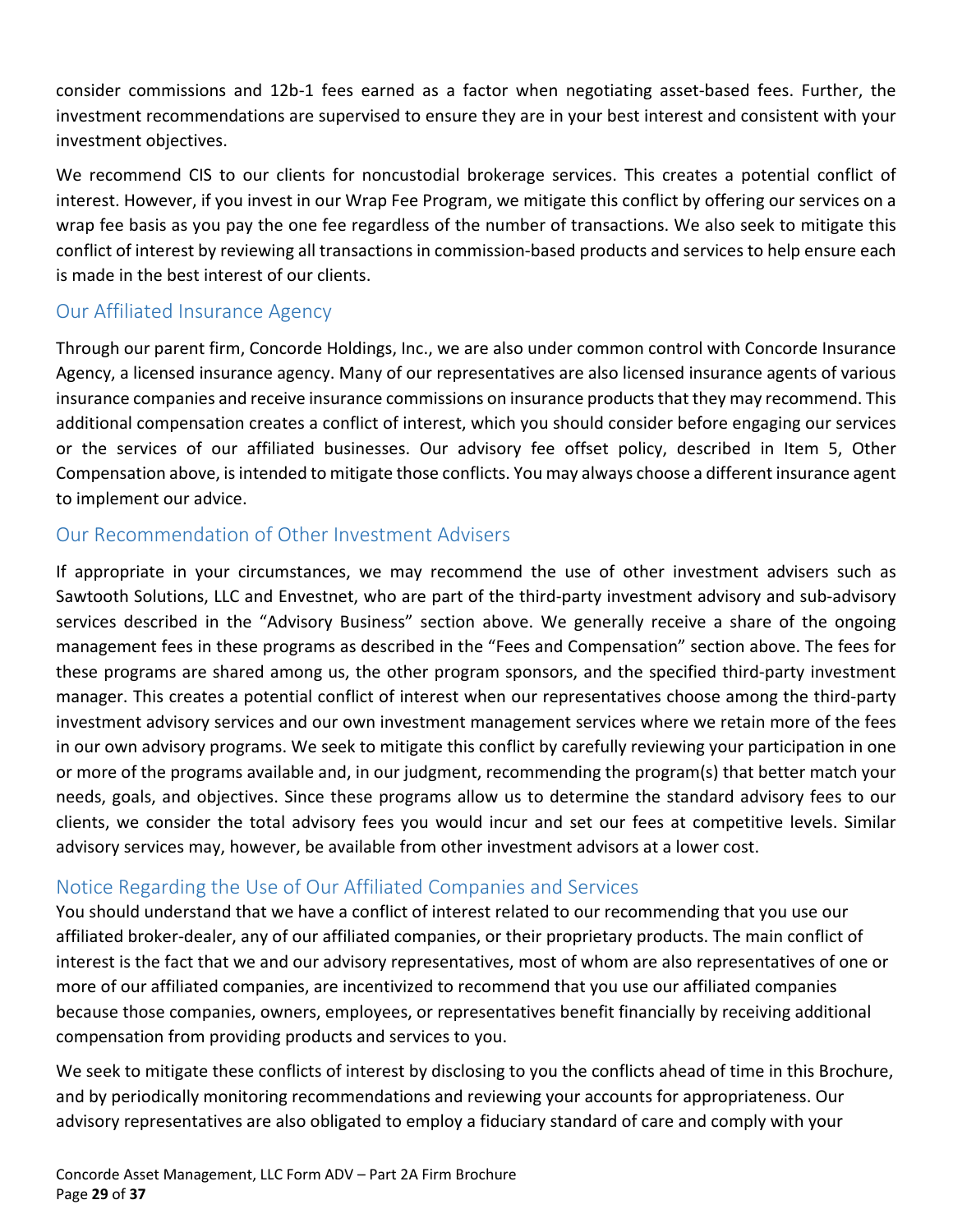investment guidelines and restrictions when recommending securities or strategies in the Program. You are also under no obligation to accept our recommendations with respect to using any of our affiliates for portfolio management, brokerage, or insurance products.

#### <span id="page-29-0"></span>Our Other Financial Industry Activities

**Back Office Operations Agreements**. In addition to being sub-advisors to some of our clients' accounts, we have entered into operations services agreements with Sawtooth Solutions, LLC and Envestnet to provide account performance evaluation reports, fee calculation, and other back-office operational support services for some of our managed accounts. Thus, when one of our representatives makes a recommendation to use one of these sub-advisors, a conflict of interest exists because these subadvisors also provide operations support services to us. To address this conflict, our supervisory personnel review the sub-advisory recommendation to help ensure it is in the client's best interest.

**Outside Business Activities of Our Representatives.** Some of our representatives own companies that perform legal, insurance, real estate, investment advisory, and accounting services. These are not affiliated with, controlled by, or under common control with us. Their respective services are provided under a separate agreement and are unrelated, separate, and distinct from the services we provide. You are under no obligation to utilize these services in connection with any of the services that we provide.

## <span id="page-29-1"></span>Item 11 - Code of Ethics, Participation or Interest in Client Transactions and Personal Trading

We have adopted a Code of Ethics (the "Code") describing the standards of business conduct we expect all our officers, directors, employees, and representatives to follow. The Code also describes certain personal securities transaction reporting requirements with which individuals associated with or employed by us must comply.

Our principals and representatives will often own the same securities recommended to our clients. Generally, these securities will be shares of open-ended mutual funds or stocks and bonds actively traded on a national securities exchange or market where the time and size of their purchases or sales will not affect transactions for our clients. If we do recommend the purchase or sale of a thinly traded security to a client, we will ensure that representatives' personal transactions do not adversely affect clients nor improperly benefit our principals and representatives, typically by completing their transactions after all client transactions have been made. Neither our firm nor our representatives are permitted to benefit, directly or indirectly, from transactions made in your account.

Orders for clients may sometimes be aggregated or "batched" into one large order and will be fairly allocated among all participating accounts. The firm will aggregate where there is a benefit to the client.

We review the Code annually and update it as necessary. You may request a copy free of charge by contacting us at 248-824-6710.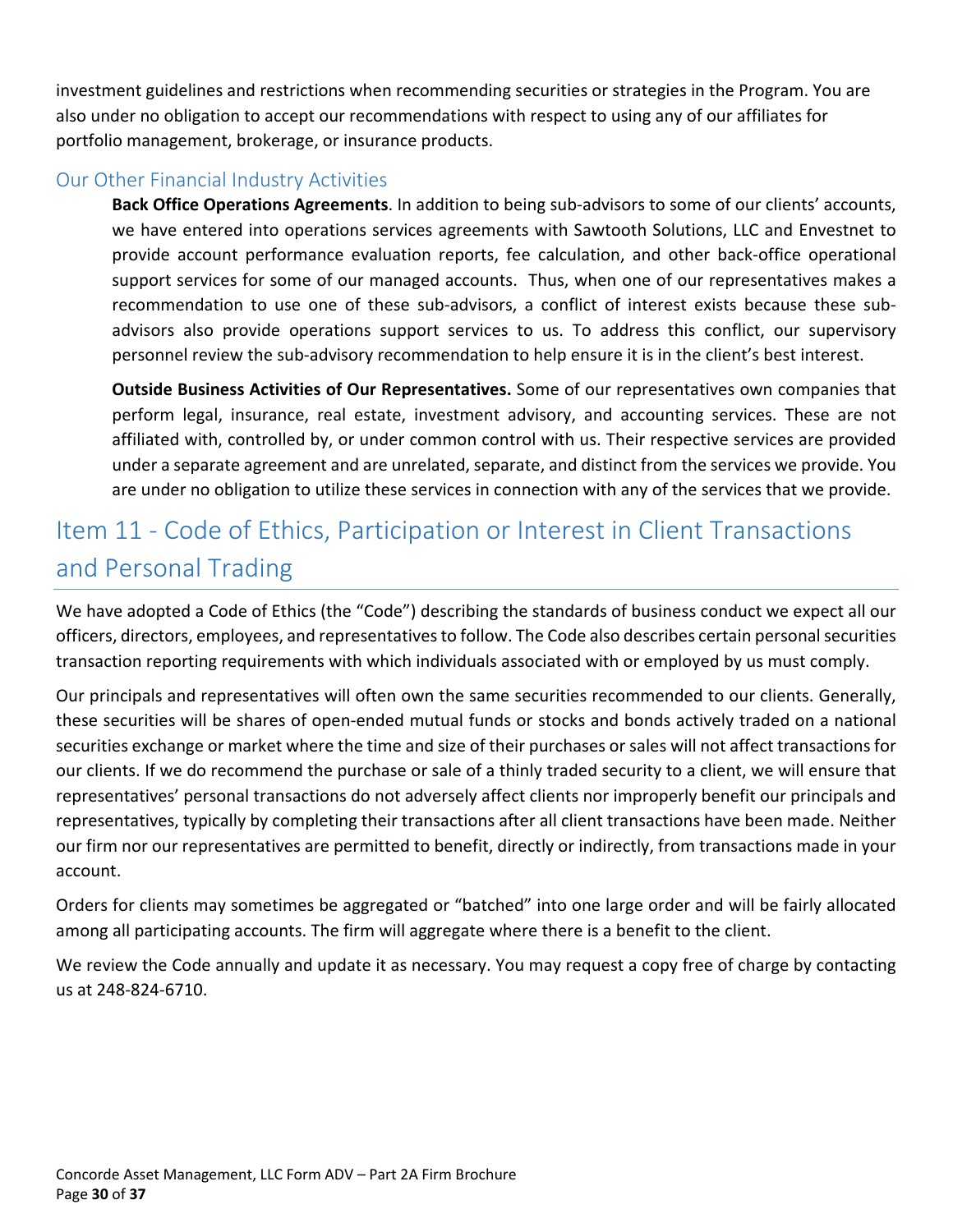## <span id="page-30-0"></span>Item 12 - Brokerage Practices

#### <span id="page-30-1"></span>The Custodians and Brokers We Use

For our investment management services when our representatives act as portfolio managers for your account, we prefer you to use the custody and transactional services of one or more of the following FINRA registered broker-dealers as custodians for your account: Pershing, LLC; RBC Capital Markets, LLC; Charles Schwab & Co. ("Schwab"); or TD Ameritrade. We have selected these firms for client use because we believe that they offer brokerage account services, as well as technology and flexibility to help meet our clients' needs and objectives. The specific choice among these custodians is based upon the type of investment management services you choose in your agreement with us. If you engage in our portfolio management services under one or more of our sponsored wrap fee programs, you will direct us to custody your assets and place all securities transactions for your account through our affiliated broker-dealer, CIS, and one of its clearing broker-dealers, Pershing LLC or RBC Capital Markets, LLC. Please refer to our wrap fee program brochures for additional details and disclosures regarding conflicts of interest and how we mitigate them. See also Item 10 above concerning, "Other Financial Industry Activities and Affiliations."

For our investment management services outside of our sponsored wrap fee programs, we require you to use TD Ameritrade or Schwab. We are not affiliated with either of these firms and each of them will provide custody and execution services in accordance with the terms set forth in your agreements with them. We reasonably believe that the blend of these firms' execution services, commission and transaction costs or asset-based charges, as well as professionalism, allows us to seek the best execution and competitive prices. Commissions or asset-based custodial fees may be higher or lower than at other broker-dealers.

While we require the use of these custodians, you make the decision to do so and open the account with the custodian by entering into an account agreement directly with them. We don't take discretion in opening accounts on your behalf, although we will be happy to assist you in completing forms as a client service.

#### <span id="page-30-2"></span>How We Select Brokers/Custodians

There are other discount brokerage firms that offer brokerage services often at a lower rate than Schwab or TD Ameritrade because they only execute transactions and carry securities brokerage accounts. However, they may not provide as wide of access to load-waived and institutional mutual fund share classes. We believe, therefore, that the quality and value added by Schwab's and TD Ameritrade's services are competitive with other full-service brokerage firms and outweigh the perceived cost advantages of a discount broker. We consider a wide range of factors in recommending the use of a broker/custodian, including the following:

- Custodians who will hold your assets and execute transactions on terms that are generally most advantageous when compared to other available providers;
- Combination of transaction execution services and asset custody services (generally without a separate fee for custody);
- Capability to execute, clear, and settle trades (buy and sell securities for your account);
- Capability to facilitate transfers and payments to and from accounts (wire transfers, check requests, bill payments, etc.);
- Scope of available investment products (such as no-load, load-waived, and no transaction fee mutual funds);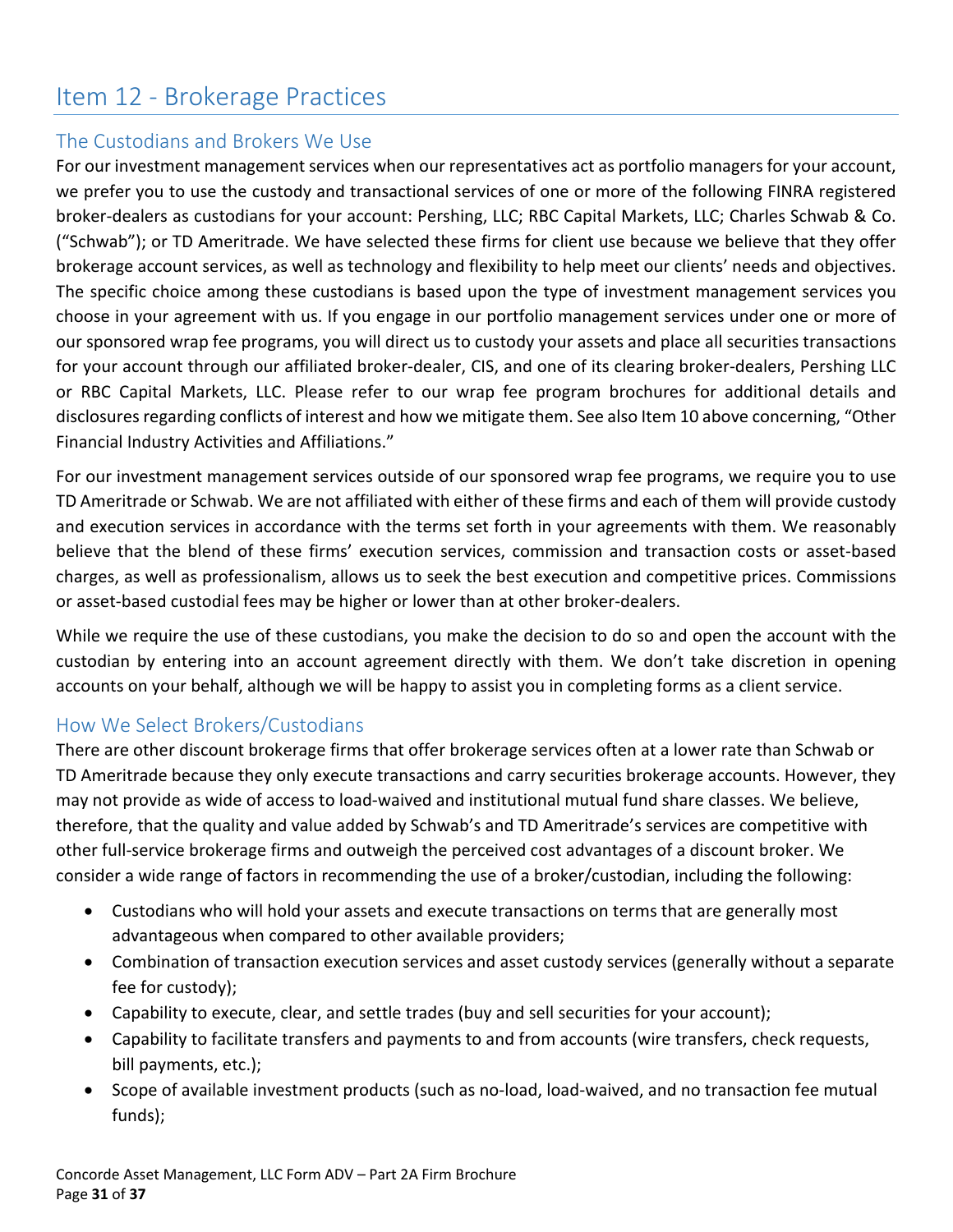- Availability of investment research and tools to assist us in making investment decisions;
- Competitiveness of the price of the services (commission rates, margin interest rates, etc.) and the willingness to negotiate the prices;
- Reputation, financial strength and stability; and
- Prior service to us and our other clients.

#### <span id="page-31-0"></span>Services Available to Us from Schwab and TD Ameritrade

Both Schwab and TD Ameritrade provide us and our clients with access to institutional brokerage services, such as trading, custody, reporting, and related services, many of which are not typically available to their retail customers. They also make available various support services. Some of those services help us manage or administer our clients' accounts while others help us manage our business. These support services are generally available on an unsolicited basis (we don't request them), at no charge, and with no requirement to engage in any particular volume of transactions or commissions (also known as "Soft Dollar" Programs). We have not entered into any contractual soft dollar arrangement with them.

**Services that Benefit You**: The institutional brokerage services through these custodians include access to a broad range of investment products, execution of security transactions, and custody of client assets. The investment products available through them include some that we might not otherwise have access to or that would require a significantly higher minimum initial investment by our clients. These services described in this paragraph generally benefit you and your account.

**Services That May Not Directly Benefit You**: Schwab and TD Ameritrade also make available to us other products and services that benefit us but may not directly benefit you or your account. These products and services assist us in managing and administering our clients' accounts. The services include investment research, both theirs and that of third parties. We may use this research to service all or a substantial number of our clients' accounts, including accounts not maintained with them. In addition to investment research, both custodians also make available software and other technology that:

- Provide access to client account data (such as duplicate trade confirmations; account statements and tax-related statements);
- Facilitate trade execution and allocated aggregated trade orders for multiple client accounts;
- Providing pricing and other market data;
- Facilitate payment of our fees from our clients' accounts; and
- Assist with back-office functions, recordkeeping, and client reporting.

**Services that Generally Benefit Only Us:** Schwab and TD Ameritrade also offer other services intended to help us manage and further develop our business. These services include:

- Consulting on technology, compliance, legal, and business needs.
- Publications and conferences on practice management and business succession.
- Access to employee benefits providers, human capital consultants, and insurance providers. Schwab and TD Ameritrade may provide some of these services directly. In other cases, they will arrange for third-party vendors to provide the services to us. They may also discount or waive their fees for some of these services or pay all or a part of a third party's fees. They may also pay or reimburse expenses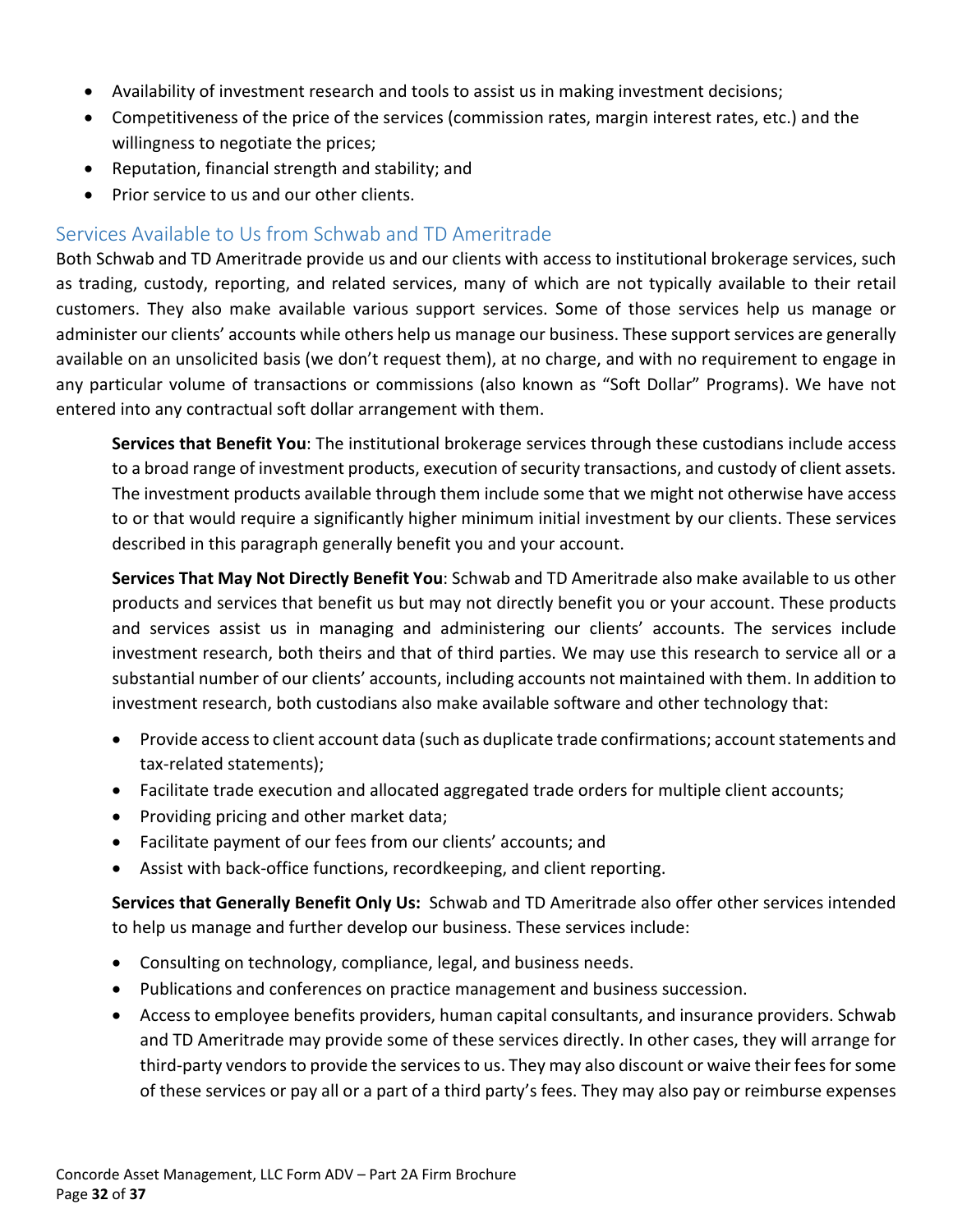for our personnel to attend conferences or meetings regarding their services. They may also provide us with other benefits, such as the occasional business entertainment of our personnel.

#### <span id="page-32-0"></span>Our Interest in Schwab's and TD Ameritrade's Services

The availability of these services from Schwab and TD Ameritrade benefits us because we do not have to produce or purchase them, so we have a conflict of interest as the receipt of these benefits may indirectly influence us to require either of these broker-dealers for custody and brokerage services. This conflict is mitigated by the fact that we do not have to pay for their services and there is no minimum requirement for assets custodied or trades placed. Further, we believe, that our selection of both Schwab and TD Ameritrade as custodians and brokers is in the best interest of our clients apart from these considerations. Our selection is primarily based upon the scope, quality, and price of services and not the services that benefit only us. Additionally, we do not influence our representatives in the selection of either of these custodians but insist that they make a good faith determination along with you as to which custodian to use for your account based on your needs and objectives.

#### <span id="page-32-1"></span>Your Brokerage and Custody Costs

If you maintain your account at TD Ameritrade, you will have a choice of either an asset-based fee or a per trade commission. Your custodian fees and costs will be contained in your brokerage account application and agreement. Custodial fees are separate from and in addition to the advisory fees that we charge.

If you maintain your account at Schwab, Schwab generally does not charge asset-based fees for custody services but is compensated by charging you a commission or other transaction fee on trades that it executes or that settle into your account.

Regardless of the custodian or the custodial fee structure you choose, both brokers may charge additional fees for certain non-eligible assets, certain transfer taxes, SEC fees, exchange fees, electronic fund, and wire transfer fees, auction fees, debit balances, margin interest, certain odd-lot differentials, and mutual fund short-term redemption fees. Additionally, you may be charged for prime brokerage or trade away fees for trades executed by different brokers other than your custodian. However, to minimize such fees, we have your custodian-broker execute most trades for your account. We have determined that having your custodian execute most trades is consistent with our duty to seek the "best execution" of your trades. Best execution means the most favorable terms for a transaction based on all relevant factors, including those listed above (see, "How We Select Brokers/Custodians").

Asset-based custodial fees are not right for everyone, particularly as trading fees for many types of securities have decreased substantially. In determining whether to agree with this fee structure, you and your representative should consider, among other things, your and your representative's investment strategies and trading patterns (including the frequency of trading and the number and size of the transactions that your representative orders for your account), the costs and potential benefits of this arrangement as compared to paying commissions on a per-trade basis, and your investment objectives and goals. Asset-based custodial fees may not be appropriate if you are a "Buy and Hold" investor or if you otherwise anticipate engaging in a lower level of trading activity, as substantially greater transaction cost savings might be realized in the context of a traditional pay-per-trade commission structure.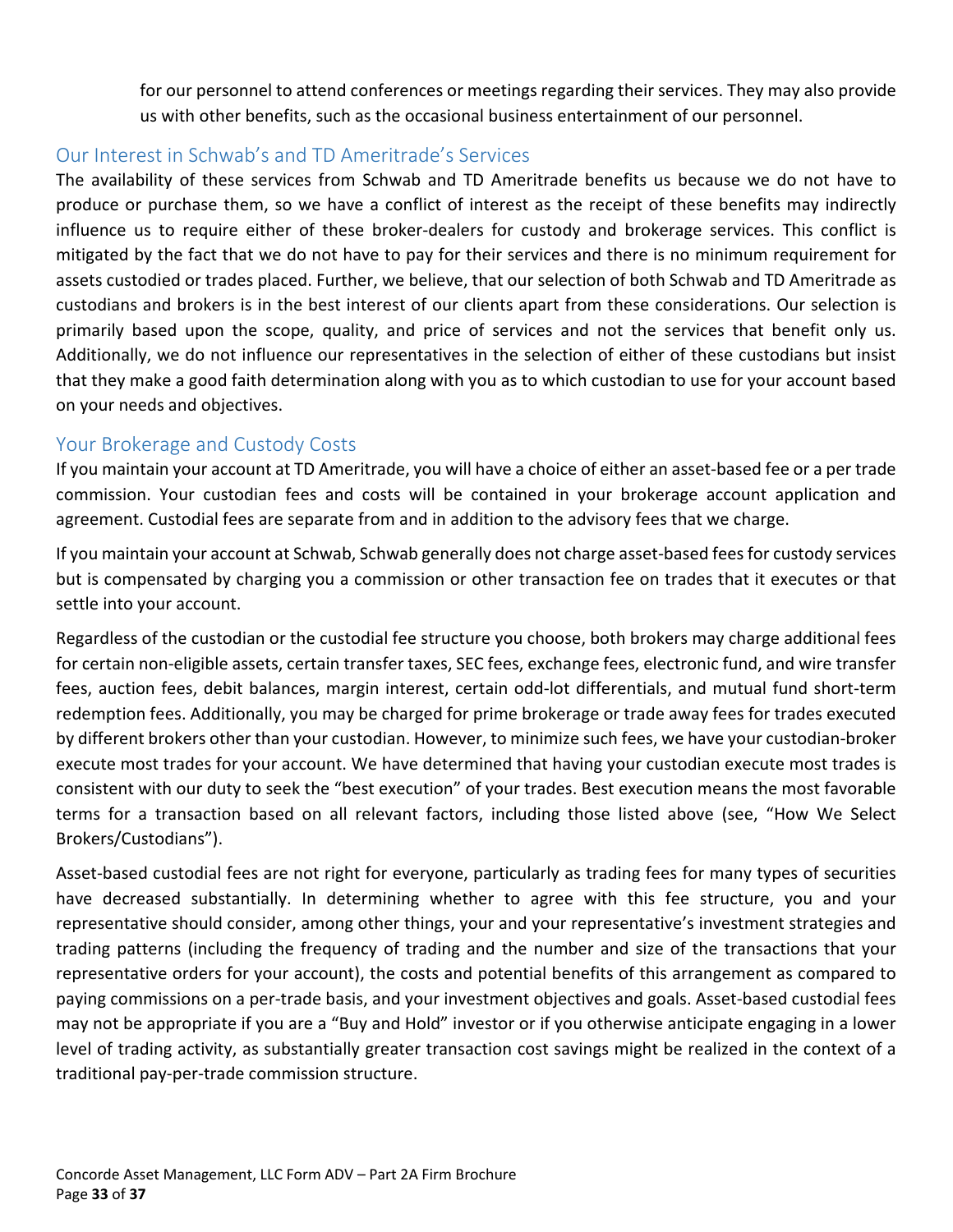#### <span id="page-33-0"></span>Trade Allocation and Aggregation Policy

We have adopted a trade allocation policy to govern how we handle the aggregation of orders for more than one client's account. From time to time and only where appropriate, we aggregate orders for securities transactions for more than one client and, in appropriate circumstances, include proprietary accounts. In doing so, we strive to treat each client fairly and will not favor one client or a proprietary account over another client. When executed, we will allocate the aggregated order in accordance with policies and procedures intended to achieve fair treatment. The purpose of aggregating orders is for our administrative convenience and, in some transactions, to obtain better execution for the aggregated order than might be achieved by processing each of the transactions separately.

We cannot aggregate orders for accounts held at different custodian to whom we direct brokerage trades. As a result, clients whose trades could not be aggregated may not obtain as good a price or as low a cost in a separate transaction as clients whose orders were aggregated.

Each account that participates in an aggregated order will participate at the average share price for all of the particular security's transactions ordered by our firm . If permitted by the broker-dealer effecting the transaction, transaction costs will be shared on a pro-rata basis. Some broker-dealers charge brokerage commissions to each participating client in accordance with the size of that client's part of the aggregated order, regardless of the total size of the aggregated order. If an aggregated order is not filled in its entirety, it will be allocated among participating accounts on a pro-rata basis.

#### <span id="page-33-1"></span>Trade Error Policy

We have the responsibility to effect orders correctly, promptly, and in the best interests of our clients. We have established an error correction policy, to identify and correct any errors as promptly as possible without disadvantaging you or benefiting us in any way.

We have defined a "trade error" to mean when we have purchased or sold a financial instrument for a client account, that action is then determined to have been a mistake, and the error results in a financial gain or loss for the client. Examples of errors may include:

- Purchases or sales of an incorrect or unintended security or quantity of securities for a client account;
- Purchases or sales of securities for the incorrect or unintended client account;
- Purchases or sales of securities that are not authorized by the client's investment guidelines or applicable law or regulations (e.g., prohibited transaction under ERISA);
- Purchase or sale transpositions (where an intended purchase is entered as a sale or vice versa); and
- Trade misallocations.

If the error is our responsibility, your transaction will be corrected, and we will reimburse you for any loss resulting from an inaccurate or erroneous order. Generally, if related trade errors result in both gains and losses in the client's account, they may be netted. Our primary custodians are Schwab and TD Ameritrade and their policies differ on the treatment of trade error corrections.

**Trade Error Losses** - If a trade error occurs at Schwab or TD Ameritrade and it results in a loss in the client's account, the client's account is reimbursed for the entire amount of the loss as soon as practical after the discovery of the error.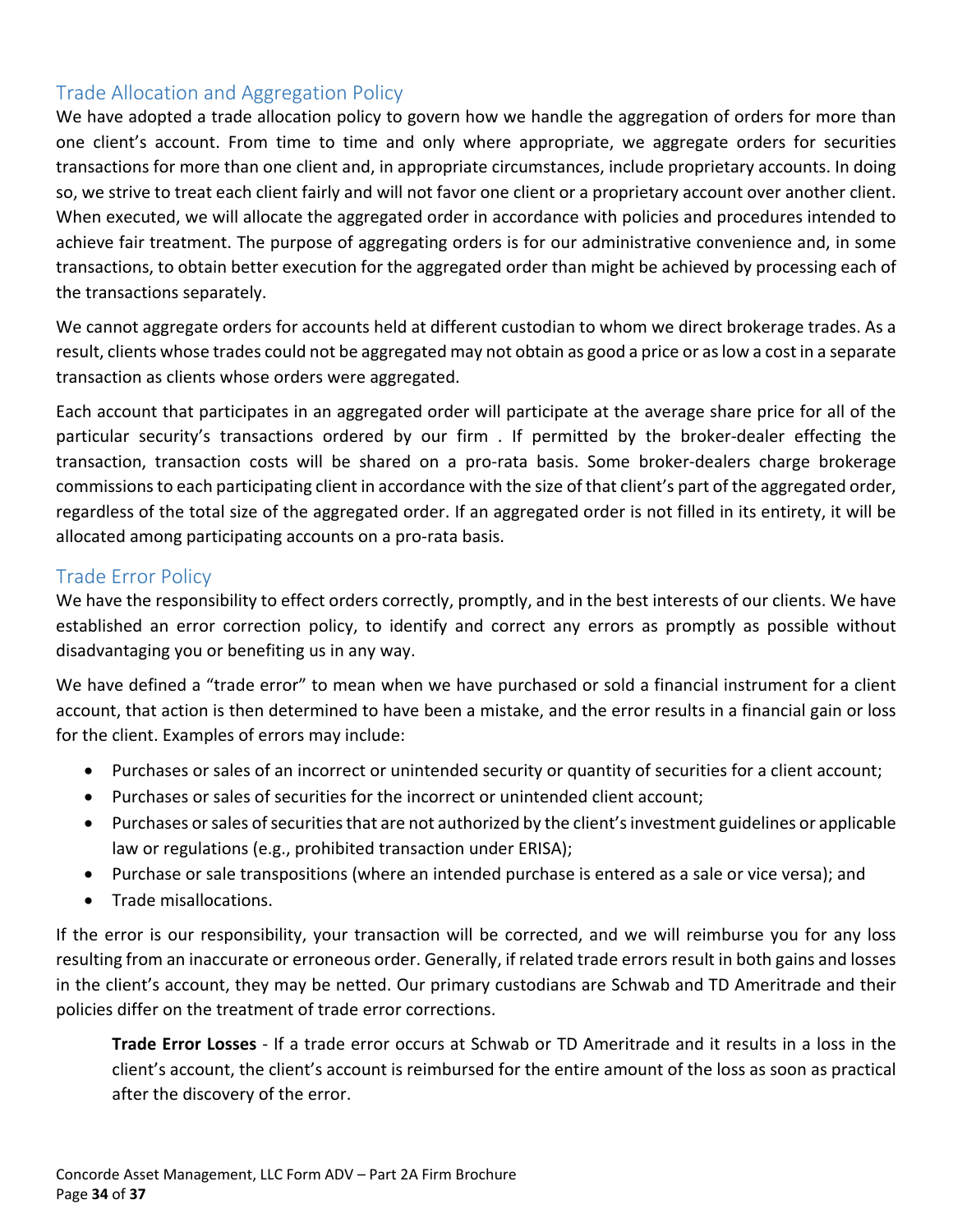**Trade Error Gains** - If a trade error occurs at Schwab resulting in a net gain, the client's account retains the net gain. For a client account custodied at TD Ameritrade, if a trade error results in a gain, TD Ameritrade will automatically sweep the gain from our trade error account to a designated TD Ameritrade error account and then donate the balance of the TD Ameritrade error account to charity at the end of the year.

## <span id="page-34-0"></span>Item 13 - Review of Accounts and Reports

If you select Financial Planning Services, you will receive a comprehensive written financial plan or report with a limited focus or subject area, as selected by you and specified in the Investment Advisory Services Agreement that we will enter with you. We will review financial plans with you as frequently as you request in the Investment Advisory Services Agreement.

If you select Investment Advisory Management Services, you will receive reports at least quarterly from your account custodian. You may also receive written performance reports from your representative as often as agreed upon between you and your representative, but usually not more frequently than quarterly. Your portfolio is regularly reviewed by your representative as agreed upon by you and your representative. You or your representative may request more frequent reviews if warranted by events triggered by material changes in your circumstances or material events in the market, political, or economic circumstances.

We conduct reviews to help ensure that the investments in your account are still consistent with your stated investment objectives and risk tolerance guidelines. We encourage you to compare the information on any account statement you receive from us with your custodial statements to determine whether there is any inconsistent information. Please note that our written performance reports may vary from official custodial statements based on differences in accounting procedures, reporting dates, or valuation methodologies of certain securities. Please call our main office or your custodian if there are any apparent inconsistencies or if you have any questions.

## <span id="page-34-1"></span>Item 14 - Client Referrals and Other Compensation

We receive certain economic benefits from Schwab and TD Ameritrade in the form of support products and services they make available to us and other independent investment advisors whose clients maintain accounts with them. These products and services, how they benefit us, and the related conflicts of interest are described above (See Item 12, "Brokerage Practices"). The availability of these products and services is not based on us giving investment advice, such as buying securities for our clients or achieving any specific level of transactions or commission revenue.

We may engage solicitors to market our services. When we do so, you will receive a separate solicitor's disclosure brochure describing our solicitation arrangements, the compensation we pay to the solicitor, and the terms of that relationship. You will also receive a copy of this Form ADV, Part 2A, as our disclosure brochure. If a solicitor refers you to us, your total advisory fees will be based, in part, on the amount of the solicitation fee we pay to the solicitor. You may be paying more than our other clients for the same advisory services depending upon the amount of the advisory fees paid to the solicitor.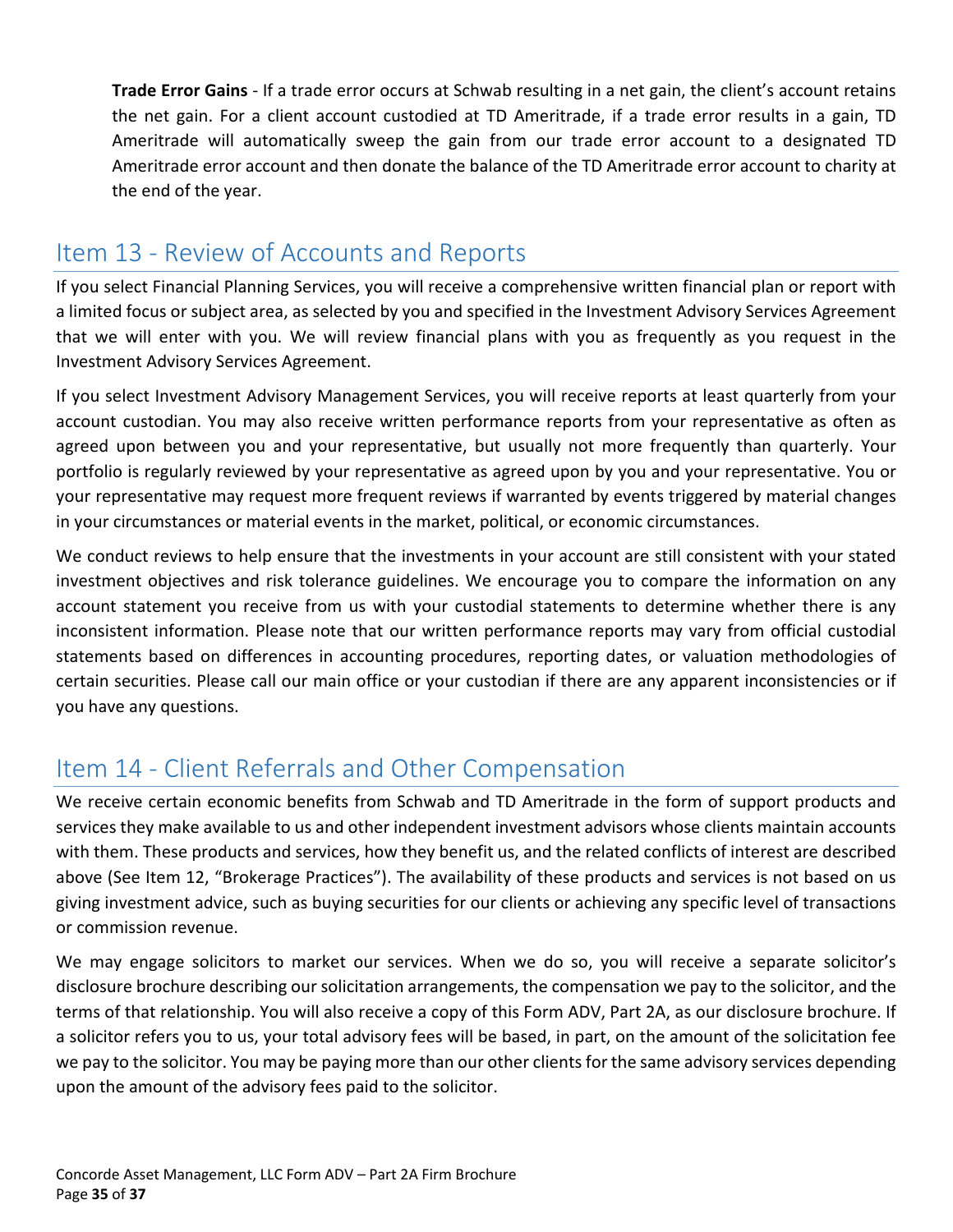## <span id="page-35-0"></span>Item 15 - Custody

Under government regulations, we are deemed to have custody of a client's assets if the client authorizes us to instruct a qualified custodian to deduct our advisory fees directly from the client's account. This is the case for accounts in our investment management programs and sponsored wrap fee programs. Your custodian maintains actual custody of your assets. You will receive account statements directly from your custodian at least quarterly, and they will be sent to the email or postal mailing address that you provide to your custodian. You should carefully review those statements promptly when received, and we also urge you to compare your custodial account statements to the periodic portfolio reports that you may receive from us. Our statements may vary from custodial statements based on accounting procedures, reporting dates, or valuation methodologies of certain securities.

## <span id="page-35-1"></span>Item 16 - Investment Discretion

We are primarily discretionary money managers and generally receive discretionary authority in writing from you at the outset of an advisory relationship in the Investment Advisory Services Agreement. Discretionary authority grants us the ability to determine, without obtaining your specific consent, the securities to be bought or sold for your portfolio, the amount of securities to be bought or sold, and in most cases, the broker-dealer to be used and the commission rate to be paid. We exercise discretion in a manner consistent with your stated investment objectives, risk tolerance, and account size. We observe any investment policies, limitations, and restrictions you provide us in writing. You should also understand that, unless directed otherwise, we will also have the authority to hire and fire third-party money managers on your behalf if you engage us for third-party money management services. For pension and retirement plans governed by ERISA, our investment advice is also limited by ERISA's requirements and prohibitions.

You will also sign an agreement with your custodian that generally includes a limited power of attorney granting us authority to direct and implement the investment and reinvestment of your assets within the account but restricts our ability to direct assets outside of your account.

If you select nondiscretionary investment management services, we will not place any transactions in your account without your prior consent, which means we will need to contact you via phone or in-person before making each buy or sell transaction. You should understand that this can cause delays in cases of volatile markets and you may not obtain as advantageous of a price for your securities because of the delay and time needed to contact you in advance.

## <span id="page-35-2"></span>Item 17 - Voting Client Securities

We will not vote the proxies for securities held in your accounts. Proxy materials will be forwarded to you for voting. If you have questions about a proxy solicitation, we would be happy to discuss it with you.

## <span id="page-35-3"></span>Item 18 - Financial Information

On April 14, 2021, a forgivable loan made in April of 2020 in the amount of \$533,300 that was held by our owner and parent company, Concorde Holdings, Inc.("CH"), was forgiven as part of the Paycheck Protection Program